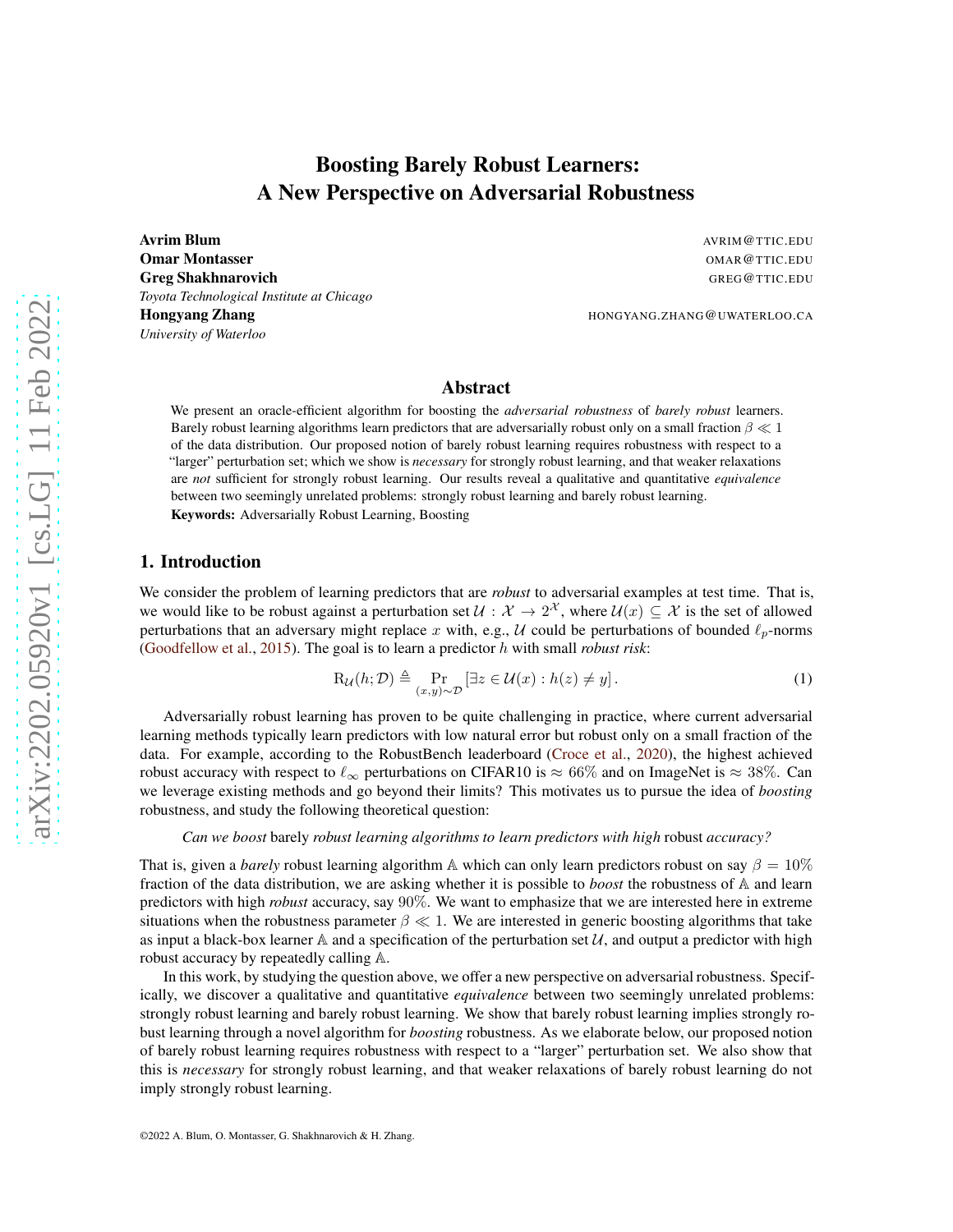#### 1.1 Main Contributions

When formally studying the problem of boosting robustness, an important question emerges which is: what notion of "barely robust" learning is required for boosting robustness? As we shall show, this is not immediately obvious. One of the main contributions of this work is the following key definition of *barely robust* learners:

<span id="page-1-0"></span>**Definition 1** (Barely Robust Learner). Learner  $\mathbb{A}(\beta, \epsilon, \delta)$ -barely-robustly-learns a concept  $c : \mathcal{X} \to \mathcal{Y}$  w.r.t.  $\mathcal{U}^{-1}(\mathcal{U})$  if  $\exists m_{\mathbb{A}}(\beta,\epsilon,\delta) \in \mathbb{N}$  such that for any distribution D over X s.t.  $\Pr_{x \sim D} [\exists z \in \mathcal{U}(x) : c(z) \neq c(x)]$ 0, with probability at least  $1-\delta$  over  $S = \{(x_i, c(x_i))\}_{i=1}^m \sim D_c$ , A outputs a predictor  $\hat{h} = \mathbb{A}(S)$  satisfying:

$$
\Pr_{x \sim D} \left[ \forall \tilde{x} \in \mathcal{U}^{-1}(\mathcal{U})(x) : \hat{h}(\tilde{x}) = \hat{h}(x) \right] \ge \beta \quad \text{and} \quad \Pr_{x \sim D} \left[ \hat{h}(x) \neq c(x) \right] \le \epsilon.
$$

Notice that we require  $\beta$ -robustness with respect to a "larger" perturbation set  $\mathcal{U}^{-1}(\mathcal{U})$ . Specifically,  $\mathcal{U}^{-1}(\mathcal{U})(x)$  is the set of all *natural* examples  $\tilde{x}$  that share an adversarial perturbation z with x (see Equation [2\)](#page-3-0). E.g., if  $\mathcal{U}(x)$  is an  $\ell_p$ -ball with radius  $\gamma$ , then  $\mathcal{U}^{-1}(\mathcal{U})(x)$  is an  $\ell_p$ -ball with radius  $2\gamma$ .

On the other hand,  $(\epsilon, \delta)$ -robustly-learning a concept c with respect to U is concerned with learning a predictor  $\hat{h}$  from samples S with small robust risk  $R_{\mathcal{U}}(\hat{h}; D_c) \leq \epsilon$  with probability at least  $1 - \delta$  over  $S \sim D_c^m$  (see Equation [1](#page-0-0) and Definition [2\)](#page-3-1), where we are interested in robustness with respect to U and *not*  $U^{-1}(\mathcal{U})$ . Despite this qualitative difference between *barely robust* learning and *strongly robust* learning, we provably show next that they are in fact *equivalent*.

Our main algorithmic result is  $\beta$ [-RoBoost,](#page-3-2) an oracle-efficient boosting algorithm that boosts barely robust learners to strongly robust learners:

**Theorem 1.** *For any perturbation set* U,  $\beta$ [-RoBoost](#page-3-2)  $(\epsilon, \delta)$ -robustly-learns any target concept  $c : \mathcal{X} \to \mathcal{Y}$ *w.r.t.* U using  $T = \frac{\ln(2/\epsilon)}{\beta}$  $\frac{2/e}{\beta}$  black-box oracle calls to any  $(\beta, \frac{\beta\epsilon}{2}, \frac{\delta}{2T})$ -barely-robust learner  $\mathbb A$  for  $c$  w.r.t.  $\mathcal U^{-1}(\mathcal U),$ with sample complexity  $\frac{4Tm_A}{\epsilon}$ , where  $m_A$  is the sample complexity of learner  $\mathbb A$ .

The result above shows that barely robust learning is *sufficient* for strongly robust learning. An important question remains, however: is our proposed notion of barely robust learning *necessary* for strongly robust learning? In particular, our proposed notion of barely robust learning requires β-robustness with respect to a "larger" perturbation set  $U^{-1}(U)$ , instead of the actual perturbation set U that we care about. We provably show next that this is *necessary*.

**Theorem 6.** For any U, learner  $\mathbb{B}$ , and  $\epsilon \in (0, 1/4)$ , if  $\mathbb{B}(\epsilon, \delta)$ -robustly-learns some unknown target concept c w.r.t. U, then there is a learner  $\tilde{B}$  that  $(\frac{1-\epsilon}{2},2\epsilon,2\delta)$ -barely-robustly-learns c w.r.t.  $\mathcal{U}^{-1}(\mathcal{U})$ .

This still does *not* rule out the possibility that boosting robustness is possible even with the weaker requirement of  $\beta$ -robustness with respect to U. But we show next that, indeed, barely robust learning with respect to  $U$  is *not sufficient* for strongly robust learning with respect to  $U$ :

**Theorem 8.** *There is a space* X, a perturbation set U, and a class of concepts C s.t. C is  $(\beta = \frac{1}{2}, \epsilon = 0, \delta)$ *barely-robustly-learnable w.r.t*  $\mathcal{U}$ *, but*  $\mathcal{C}$  *is* not  $(\epsilon, \delta)$ -*robustly-learnable w.r.t.*  $\mathcal{U}$  *for any*  $\epsilon < 1/2$ *.* 

Our results offer a new perspective on adversarially robust learning. We show that two seemingly unrelated problems: barely robust learning w.r.t.  $U^{-1}(\mathcal{U})$  and strongly robust learning w.r.t.  $\mathcal{U}$ , are in fact *equivalent*. The following corollary follows from Theorem [1](#page-4-0) and Theorem [6.](#page-9-0)

<span id="page-1-1"></span>Corollary I. *For any class* C *and any perturbation set* U*,* C *is* strongly *robustly learnable with respect to* U *if and only if*  $C$  *is barely robustly learnable with respect to*  $U^{-1}(U)$ *.* 

We would like to note that in our treatment of boosting robustness, having a separate robustness parameter β and a natural error parameter  $\epsilon$  allows us to consider regimes where  $\beta < \frac{1}{2}$  and  $\epsilon$  is small. This models typical scenarios in practice where learning algorithms are able to learn predictors with reasonably low natural error but the predictors are only barely robust. More generally, this allows us to explore the relationship between  $\beta$  and  $\epsilon$  in terms of boosting robustness (see Section [5](#page-12-0) for a more elaborate discussion).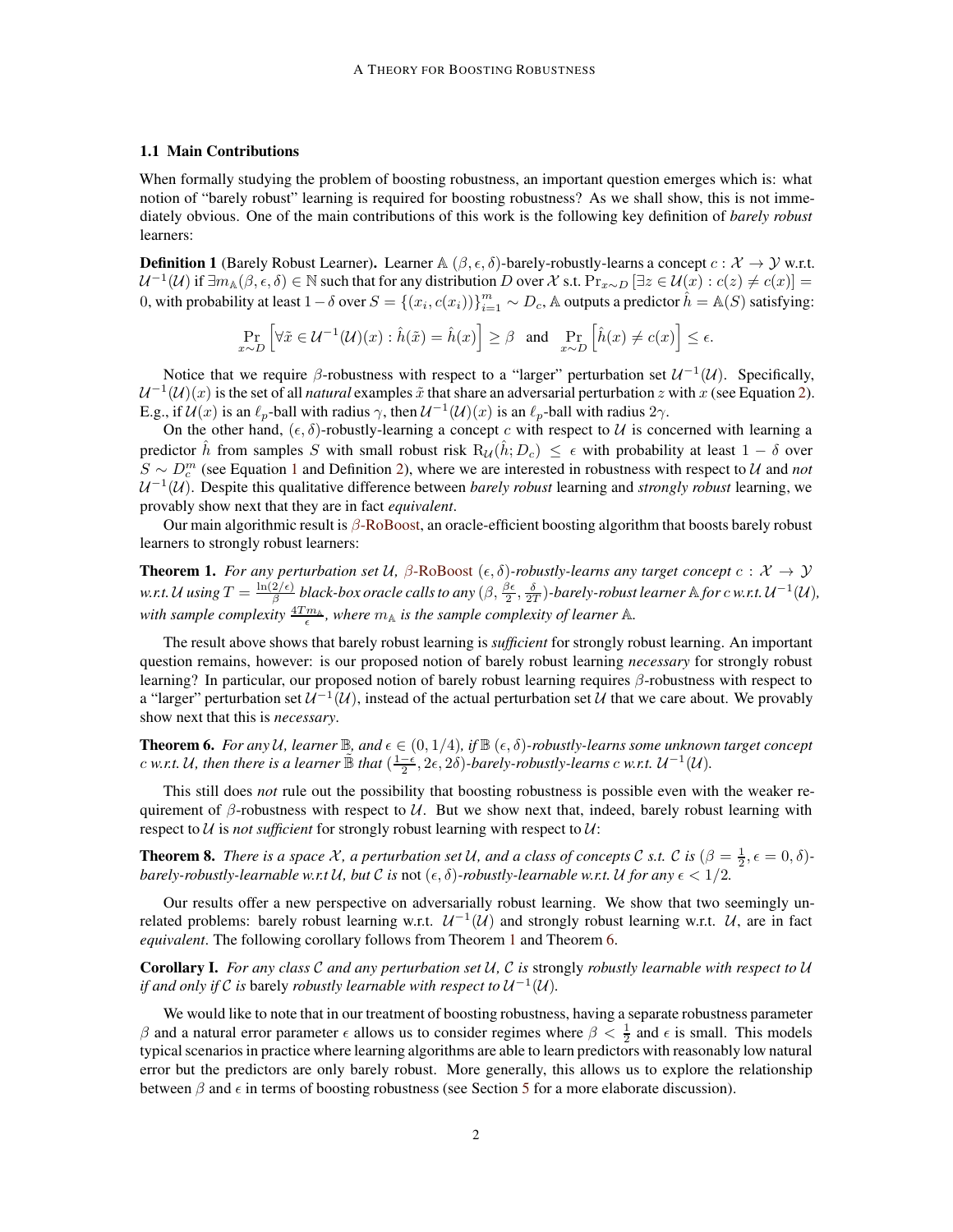Landscape of Boosting Robustness. Our results reveal an interesting landscape for boosting robustness when put in context of prior work. When the robustness parameter  $\beta > \frac{1}{2}$ , it is known from prior work that β-robustness with respect to U *suffices* for boosting robustness (see e.g., [Montasser et al.](#page-14-0), [2019;](#page-14-0) Abernethy et al., 2021), which is witnessed by the  $\alpha$ [-Boost](#page-15-0) algorithm [\(Schapire and Freund,](#page-14-1) [2012](#page-14-1)). When the robustness parameter  $\beta \le \frac{1}{2}$ , our results show that boosting is still *possible*, but  $\beta$ -robustness with respect to  $\mathcal{U}^{-1}(\mathcal{U})$  is *necessary* and we *cannot* boost robustness with β-robustness with respect to U.

In fact, by combining our algorithm β[-RoBoost](#page-3-2) with α[-Boost,](#page-15-0) we obtain an even *stronger* boosting result that only requires barely robust learners with a natural error parameter that does *not* scale with the targeted robust error. Beyond that, our results imply that we can even boost robustness with respect to  $U^{-1}(\mathcal{U})$ . This is summarized in the following corollary which follows from Theorem [1,](#page-4-0) Lemma [4,](#page-7-0) and Theorem [6.](#page-9-0)

**Corollary II** (Landscape of Boosting Robustness). Let C be a class of concepts. For fixed  $\epsilon_0, \delta_0 = (\frac{1}{3}, \frac{1}{3})$ *and any target*  $\epsilon < \epsilon_0$  *and*  $\delta > \delta_0$ *:* 

- *1.* If C is  $(\beta, \frac{\beta \epsilon_0}{2}, \frac{\beta \delta_0}{\ln(2/\epsilon_0)})$ -barely-robustly-learnable w.r.t.  $\mathcal{U}^{-1}(\mathcal{U})$ , then C is  $(\epsilon_0, \delta_0)$ -robustly-learnable *w.r.t.* U*.*
- 2. If C is  $(\epsilon_0, \delta_0)$ -robustly-learnable w.r.t. U, then C is  $(\epsilon, \delta)$ -robustly learnable w.r.t. U.
- 3. If C is  $(\epsilon, \delta)$ -robustly learnable w.r.t. U, then C is  $(\frac{1-\epsilon}{2}, 2\epsilon, 2\delta)$ -barely-robustly-learnable w.r.t.  $\mathcal{U}^{-1}(\mathcal{U})$ .

*In particular,*  $1 \Rightarrow 2 \Rightarrow 3$  *reveals that we can also algorithmically boost robustness w.r.t.*  $U^{-1}(\mathcal{U})$ .

**Extra Features.** In Theorem [5,](#page-8-0) we show that a variant of our boosting algorithm,  $\beta$ [-URoBoost,](#page-8-1) can boost robustness using *unlabeled* data when having access to a barely robust learner A that is tolerant to small noise in the labels. In Appendix [B,](#page-16-0) we discuss an idea of obtaining robustness at different levels of granularity through our boosting algorithm. Specifically, when  $\mathcal{U}(x)$  is a metric-ball around x with radius  $\gamma$ , we can learn a predictor  $\hat{h}$  with different robustness levels:  $\gamma$ ,  $\frac{\gamma}{2}$ ,  $\frac{\gamma}{4}$ , ..., in different regions of the distribution.

#### <span id="page-2-0"></span>1.2 Related Work

To put our work in context, the classic and pioneering works of [\(Kearns,](#page-14-2) [1988;](#page-14-2) Schapire, 1990; Freund, 1990; Freund and Schapire, 1997) explored the question of boosting the *accuracy* of *weak* learning algorithms, from accuracy slightly better than  $\frac{1}{2}$  to arbitrarily high accuracy in the realizable PAC learning setting. Later works have explored boosting the accuracy in the agnostic PAC setting (see e.g., Kalai and Kanade, 2009). In this work, we are interested in the problem of boosting *robustness* rather than accuracy. In particular, boosting robustness of learners A that are highly accurate on *natural* examples drawn from the data distribution, but robust only on some β fraction of data distribution. We consider this problem in the *robust realizable* setting, that is, when the unknown target concept c has zero robust risk  $R_U(c; D_c) = 0$ .

We already know from prior work (see e.g., [Montasser et al.,](#page-14-0) [2019;](#page-14-0) Abernethy et al., 2021) that if the robustness parameter  $\beta > \frac{1}{2}$ , then barely robust learning with respect to U implies strongly robust learning with respect to  $U$ . Essentially, in this case, we have *weak* learners with respect to the robust risk  $R_U$ , and the original boosting algorithms such as the  $\alpha$ -Boost algorithm [\(Schapire and Freund](#page-14-1), [2012,](#page-14-1) Section 6.4.2) can boost the robust risk. In this work, we focus on boosting *barely* robust learners, i.e., mainly when the [robustness paramete](#page-14-0)r  $\beta < 1/2$ , but in general our algorithm works for any  $0 < \beta \leq 1$ .

Montasser et al. [\(2019\)](#page-14-0) studied the problem of adversarially robust learning (as in Definition [2\)](#page-3-1). They showed that if a hypothesis class C is PAC learnable non-robustly (i.e., C has finite VC dimension), then C is adversarially robustly learnable. This result, however, is not constructive and the robust learning algorithm given does not directly use a black-box non-robust learner. Later on, Montasser et al. (2020) studied a more constructive version of the same question: reducing strongly robust learning to *non-robust* PAC learning when given access to black-box *non-robust* PAC learners. This is different from the question we study in this work. In particular, we explore the relationship between strongly robust learning and barely robust learning, and we present a boosting algorithm for learners that already have some non-trivial robustness guarantee  $\beta > 0$ .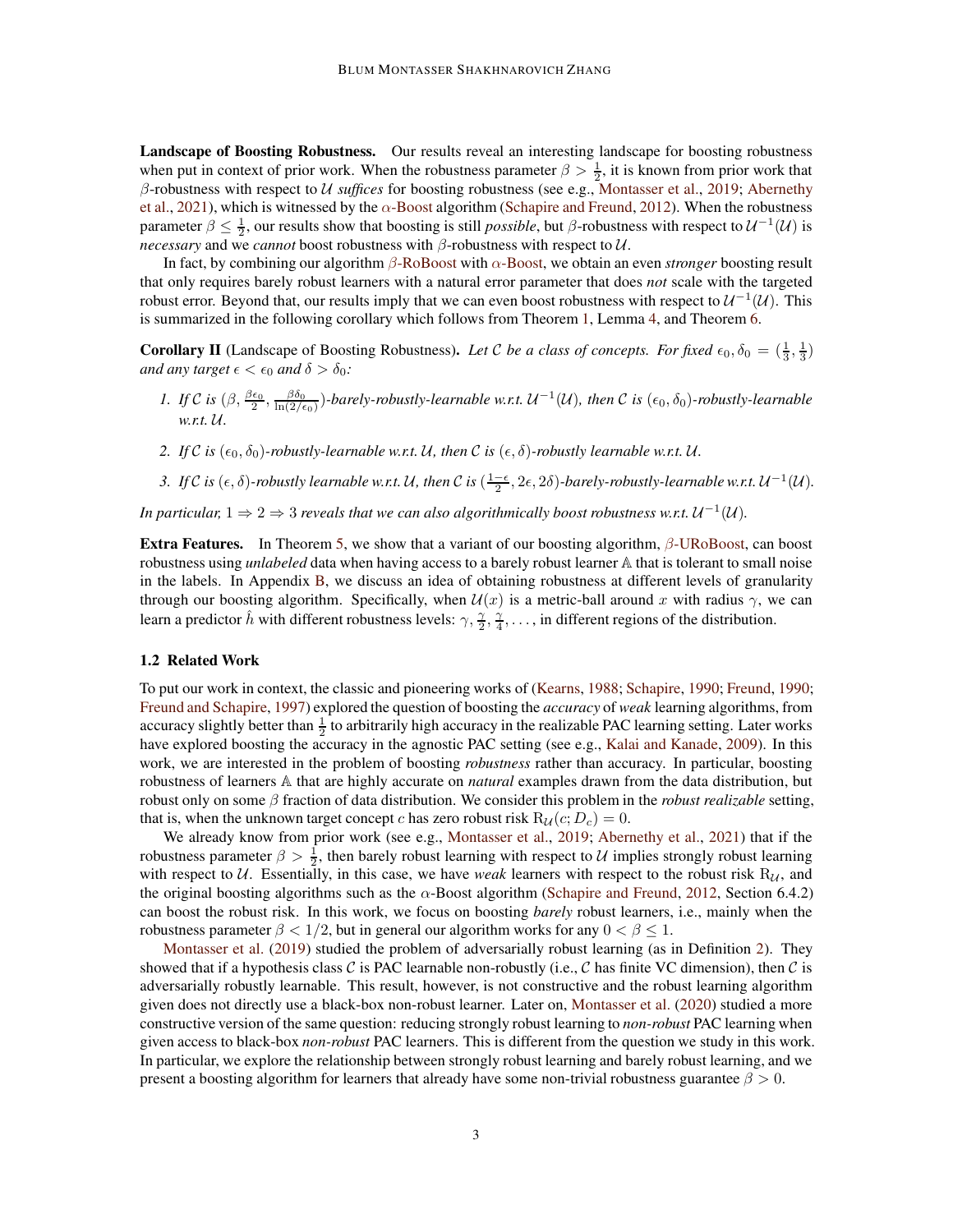## 2. Preliminaries

Let  $X$  denote the instance space and  $Y$  denote the label space. We would like to be robust with respect to a perturbation set  $\mathcal{U}: \mathcal{X} \to 2^{\mathcal{X}}$ , where  $\mathcal{U}(x) \subseteq \mathcal{X}$  is the set of allowed adversarial perturbations that an adversary might replace x with at test time. Denote by  $U^{-1}$  the inverse image of U, where for each  $z \in \mathcal{X}$ ,  $\mathcal{U}^{-1}(z) = \{x \in \mathcal{X} : z \in \mathcal{U}(x)\}\$ . Observe that for any  $x, z \in \mathcal{X}$  it holds that  $z \in \mathcal{U}(x) \Leftrightarrow x \in \mathcal{U}^{-1}(z)$ . Furthermore, when U is symmetric, where for any  $x, z \in \mathcal{X}, z \in \mathcal{U}(x) \Leftrightarrow x \in \mathcal{U}(z)$ , it holds that  $\mathcal{U} =$  $\mathcal{U}^{-1}$ . For each  $x \in \mathcal{X}$ , denote by  $\mathcal{U}^{-1}(\mathcal{U})(x)$  the set of all *natural* examples  $\tilde{x}$  that share some adversarial perturbation  $z$  with  $x$ , i.e.,

<span id="page-3-0"></span>
$$
\mathcal{U}^{-1}(\mathcal{U})(x) = \bigcup_{z \in \mathcal{U}(x)} \mathcal{U}^{-1}(z) = \{ \tilde{x} : \exists z \in \mathcal{U}(x) \cap \mathcal{U}(\tilde{x}) \}.
$$
 (2)

For example, when  $\mathcal{U}(x) = B_{\gamma}(x) = \{z \in \mathcal{X} : \rho(x, z) \leq \gamma\}$  where  $\gamma > 0$  and  $\rho$  is some metric on X (e.g.,  $\ell_p$ -balls), then  $\mathcal{U}^{-1}(\mathcal{U})(x) = B_{2\gamma}(x)$ .

<span id="page-3-3"></span>For any classifier  $h : \mathcal{X} \to \mathcal{Y}$  and any U, denote by  $\text{Rob}_{\mathcal{U}}(h)$  the *robust region* of h with respect to U defined as:

$$
Robu(h) \triangleq \{x \in \mathcal{X} : \forall z \in \mathcal{U}(x), h(z) = h(x)\}.
$$
\n(3)

<span id="page-3-1"></span>**Definition 2** (Strongly Robust Learner). Learner  $\mathbb{B}(\epsilon, \delta)$ -robustly-learns a concept  $c : \mathcal{X} \to \mathcal{Y}$  with respect to U if there exists  $m(\epsilon, \delta) \in \mathbb{N}$  s.t. for any distribution D over X satisfying  $\Pr_{x \sim D} [\exists z \in \mathcal{U}(x) : c(z) \neq c(x)]$ 0, with probability at least  $1-\delta$  over  $S = \{(x_i, c(x_i))\}_{i=1}^m \sim D_c$ ,  $\mathbb B$  outputs a predictor  $\hat h = \mathbb B(S)$  satisfying:

$$
\mathrm{R}_{\mathcal{U}}(\hat{h}; D_c) = \Pr_{x \sim D} \left[ \exists z \in \mathcal{U}(x) : \hat{h}(z) \neq c(x) \right] \leq \epsilon.
$$

## <span id="page-3-4"></span>3. Boosting a Barely Robust Learner to a Strongly Robust Learner

We present our main result in this section: β[-RoBoost](#page-3-2) is an algorithm for *boosting* the *robustness* of *barely* robust learners. Specifically, in Theorem [1,](#page-4-0) we show that given a *barely* robust learner A for some unknown target concept c (according to Definition [1\)](#page-1-0), it is *possible* to strongly robustly learn c with  $\beta$ [-RoBoost](#page-3-2) by making black-box oracle calls to A.

<span id="page-3-2"></span>Algorithm 1: β-RoBoost — Boosting *barely* robust learners.

**Input:** Sampling oracle for distribution  $D_c$ , black-box  $(\beta, \epsilon, \delta)$ -barely-robust learner A. 1 Set  $T = \frac{\ln(2/\epsilon)}{\beta}$  $\frac{2}{\beta}$ , and  $m = \max \left\{ m_{\mathbb{A}}(\beta, \frac{\beta \epsilon}{2}, \frac{\delta}{2T}), 4 \ln \left( \frac{2T}{\delta} \right) \right\}.$ 2 while  $1 \le t \le T$  do 3  $\, \mid \,$  Call RejectionSampling on  $h_1, \ldots, h_{t-1}$  and  $m,$  and let  $\tilde{S}_t$  be the returned dataset. **4** If  $\tilde{S}_t \neq \emptyset$ , then call learner A on  $\tilde{S}_t$  and let  $h_t = \mathbb{A}(\tilde{S}_t)$  be its output. Otherwise, break. Output: The cascade predictor defined as  $\text{CAS}(h_1, \ldots, h_T)(z) \triangleq G_{h_s}(z)$  where  $s = \min\{1 \leq t \leq T : G_{h_t}(z) \neq \perp\}$ , and *selective*  $classifiers \quad G_{h_t}(z) \triangleq$  $\int y$ , if  $(\exists y \in \mathcal{Y}) (\forall \tilde{x} \in \mathcal{U}^{-1}(z)) : h(\tilde{x}) = y$ ;  $\perp$ , otherwise. 5 RejectionSampling(*predictors*  $h_1, \ldots, h_t$ *, and sample size*  $m$ ): 6 for  $1 \leq i \leq m$  do 7 | Draw samples  $(x, y) \sim D$  until sampling an  $(x_i, y_i)$  s.t.:  $\forall_{t' \leq t} \exists_{z \in \mathcal{U}(x_i)} G_{h_{t'}}(z) = \perp$ . // sampling from the region of  $D$  where all predictors  $h_1, \ldots, h_t$  are not robust. 8 If this costs more than  $\frac{4}{\epsilon}$  samples from D, abort and return an empty dataset  $\tilde{S} = \emptyset$ .  $\frac{1}{2}$  is more man  $\frac{1}{6}$  samples from *D*, abort and return an empty dataset  $D = y$ . 9 Output dataset  $\tilde{S} = \{(x_1, y_1), \ldots, (x_m, y_m)\}.$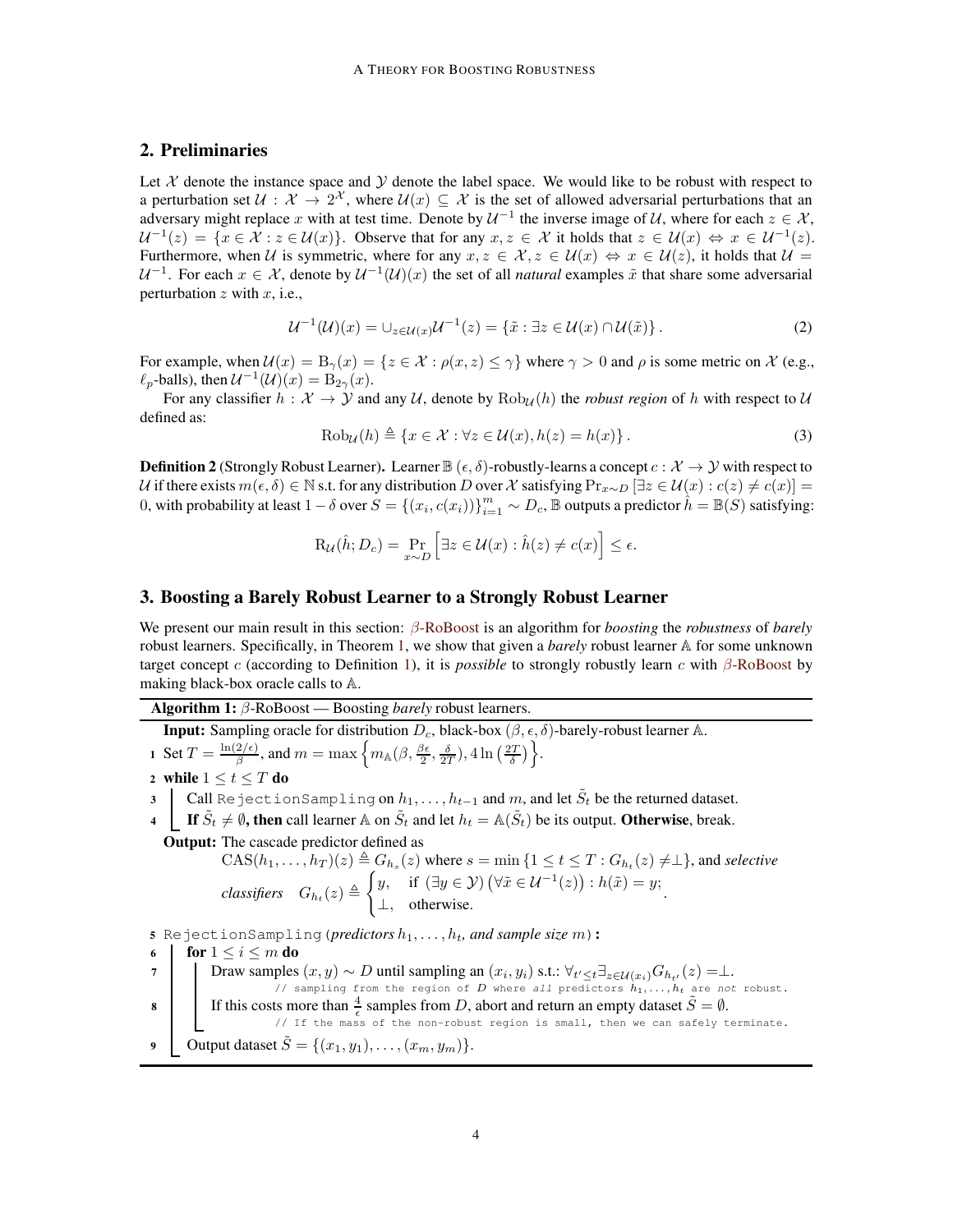<span id="page-4-0"></span>**Theorem 1.** For any perturbation set  $U$ ,  $\beta$ [-RoBoost](#page-3-2)  $(\epsilon, \delta)$ -robustly-learns any target concept c w.r.t. U using  $T = \frac{\ln(2/\epsilon)}{\beta}$  $\frac{2/e}{\beta}$  black-box oracle calls to any  $(\beta, \frac{\beta\epsilon}{2}, \frac{\delta}{2T})$ -barely-robust learner  $\mathbb A$  for  $c$  w.r.t.  $\mathcal U^{-1}(\mathcal U)$ , with total *sample complexity*

$$
m(\epsilon,\delta) \le \frac{4T \max \left\{ m_{\mathbb{A}}(\beta,\frac{\beta\epsilon}{2},\frac{\delta}{2T}), 4 \ln \left(\frac{2T}{\delta}\right) \right\}}{\epsilon}.
$$

In fact, we present next an even stronger result for boosting  $(\beta, \epsilon_0, \delta_0)$ -barely-robust-learners with fixed error  $\epsilon_0 = \frac{\beta}{6}$  and confidence  $\delta_0 = \frac{\beta}{6 \ln(6)}$ . This is established by combining two boosting algorithms: β[-RoBoost](#page-3-2) from Theorem [1](#page-4-0) and  $\alpha$ [-Boost](#page-15-0) [from earlier work \(see e.g.,](#page-14-1) [Montasser et al.](#page-14-0), [2019](#page-14-0); Schapire and Freund, [2012](#page-14-1)) which is presented in Appendix [A](#page-15-1) for convenience. The main idea is to perform two layers of boosting. In the first layer, we use  $\beta$ [-RoBoost](#page-3-2) to get a  $(\frac{1}{3}, \frac{1}{3})$ -robust-learner w.r.t. U from a  $(\beta, \epsilon_0, \delta_0)$ barely-robust-learner  $\mathbb A$  w.r.t.  $\mathcal U^{-1}(\mathcal U)$ . Then, in the second layer, we use  $\alpha$ [-Boost](#page-15-0) to boost  $\beta$ [-RoBoost](#page-3-2) from a  $(\frac{1}{3}, \frac{1}{3})$ -robust-learner to an  $(\epsilon, \delta)$ -robust-learner w.r.t.  $\mathcal{U}$ .

<span id="page-4-1"></span>Corollary 2. *For any perturbation set* U*,* α[-Boost](#page-15-0) *combined with* β[-RoBoost](#page-3-2) (ǫ, δ)*-robustly-learn any tar*get concept c w.r.t. U using  $T = O(\log(m)(\log(1/\delta) + \log \log m)) \cdot \frac{1}{\beta}$  black-box oracle calls to any  $(\beta, \frac{\beta}{6}, \frac{\beta}{6 \ln(6)})$ -barely-robust-learner  $\mathbb A$  for  $c$  *w.r.t.*  $\mathcal U^{-1}(\mathcal U)$ *, with total sample complexity* 

$$
m(\epsilon,\delta) = O\left(\frac{m_0}{\beta \epsilon} \log^2 \left(\frac{m_0}{\beta \epsilon}\right) + \frac{\log(1/\delta)}{\epsilon}\right), \text{ where } m_0 = \max\left\{m_\mathbb{A}\left(\beta, \frac{\beta}{6}, \frac{\beta}{6\ln(6)}\right), 4\ln\left(\frac{6\ln(6)}{\beta}\right)\right\}.
$$

We begin with describing the intuition behind  $\beta$ [-RoBoost,](#page-3-2) and then we will prove Theorem [1](#page-4-0) and Corollary [2.](#page-4-1)

**High-level Strategy.** Let  $D_c$  be the unknown distribution we want to robustly learn. Since A is a *barely* robust learner for c, calling learner A on an i.i.d. sample S from  $D_c$  will return a predictor  $h_1$ , where  $h_1$  is robust only on a region  $R_1 \subseteq \mathcal{X}$  of small mass  $\beta > 0$  under distribution  $D$ ,  $\Pr_{x \sim D}[x \in R_1] \geq \beta$ . We can trust the predictions of  $h_1$  in the region  $R_1$ , but not in the complement region  $\bar{R}_1$  where it is not robust. For this reason, we will use a *selective* classifier  $G_{h_1}$  (see Equation [4\)](#page-4-2) which makes predictions on *all* adversarial perturbations in region  $R_1$ , but *abstains* on adversarial perturbations not from  $R_1$ . In each round  $t > 1$ , the strategy is to focus on the region of distribution D where *all* predictors  $h_1, \ldots, h_{t-1}$  returned by A so far are *not* robust. By *rejection sampling*,  $\beta$ [-RoBoost](#page-3-2) gives barely robust learner A a sample  $\tilde{S}_t$  from this nonrobust region, and then A returns a predictor  $h_t$  with robustness at least  $\beta$  in this region. Thus, in each round, we shrink by a factor of  $\beta$  the mass of region D where the predictors learned so far are not robust. After T rounds,  $\beta$ [-RoBoost](#page-3-2) outputs a *cascade* of *selective* classifiers  $G_{h_1}, \ldots, G_{h_T}$  where roughly each selective classifier  $G_{h_t}$  is responsible for making predictions in the region where  $h_t$  is robust.

As mentioned above, one of the main components in our boosting algorithm is *selective classifiers* that essentially abstain from predicting in the region where they are *not* robust. Formally, for any classifier h :  $\mathcal{X} \to \mathcal{Y}$  and any U, denote by  $G_h : \mathcal{X} \to \mathcal{Y} \cup \{\perp\}$  a *selective* classifier defined as:

<span id="page-4-2"></span>
$$
G_h(z) \triangleq \begin{cases} y, & \text{if } (\exists y \in \mathcal{Y}) \left( \forall \tilde{x} \in \mathcal{U}^{-1}(z) \right) : h(\tilde{x}) = y; \\ \perp, & \text{otherwise.} \end{cases} \tag{4}
$$

Before proceeding with the proof of Theorem [1,](#page-4-0) we prove the following key Lemma about *selective classifier*  $G_h$  which states that  $G_h$  will *not* abstain in the region where h is robust, and whenever  $G_h$  predicts a label for a perturbation  $z$  then we are guaranteed that this is the same label that  $h$  predicts on the corresponding natural example x where  $z \in \mathcal{U}(x)$ .

<span id="page-4-3"></span>**Lemma 3.** *For any distribution* D *over* X, any U, and any  $\beta > 0$ , given a classifier  $h : X \to Y$  satisfying  $\Pr_{x \sim D} [x \in \text{Rob}_{\mathcal{U}^{-1}(\mathcal{U})}(h)] \geq \beta$ , then the selective *classifier*  $G_h : \mathcal{X} \to \mathcal{Y} \cup \{\perp\}$  *(see Equation [4\)](#page-4-2) satisfies:* 

$$
\Pr_{x \sim D} [\forall z \in \mathcal{U}(x) : G_h(z) = h(x)] \ge \beta \text{ and } \Pr_{x \sim D} [\forall z \in \mathcal{U}(x) : G_h(z) = h(x) \vee G_h(z) = \perp] = 1.
$$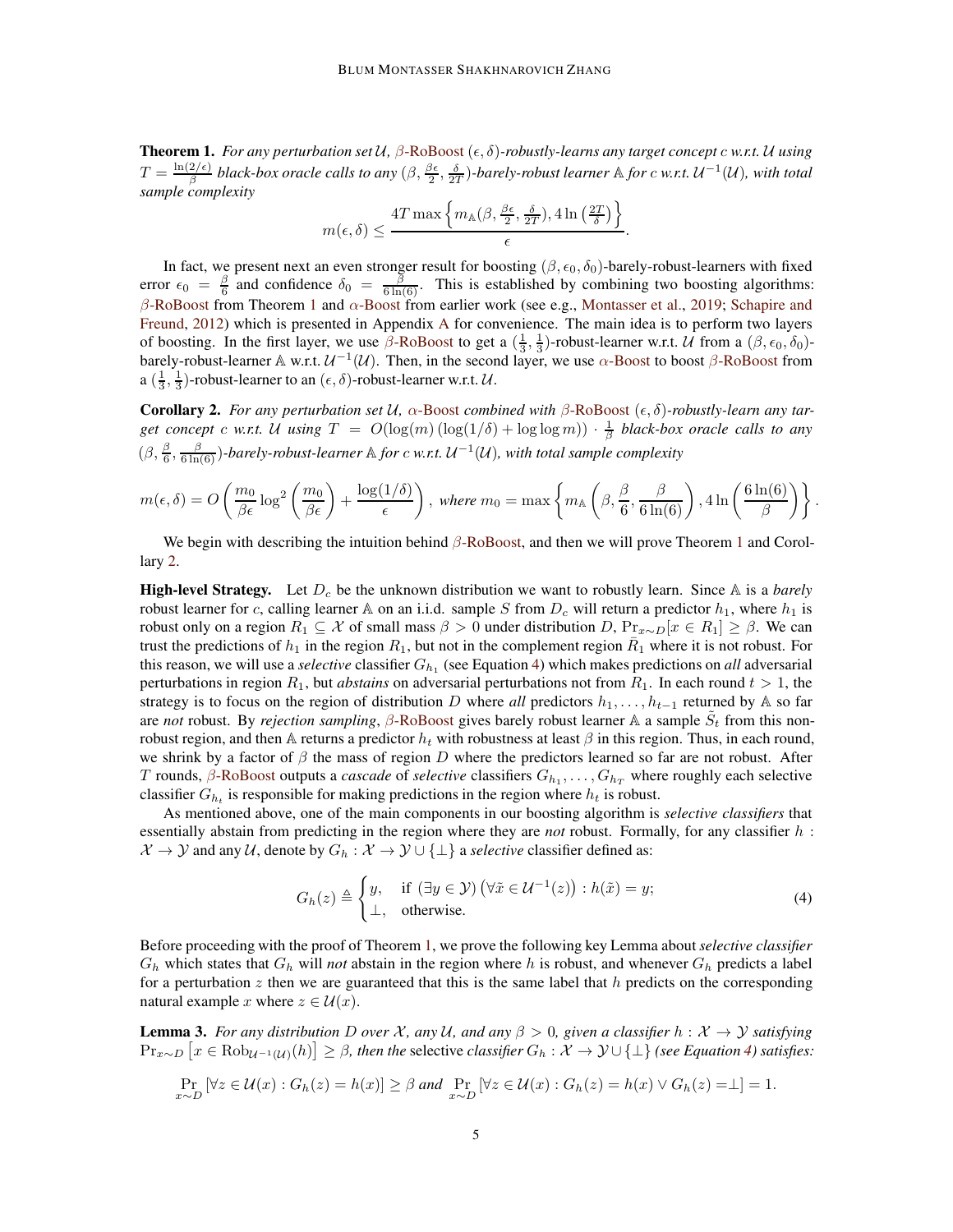**Proof** Observe that, by the definition of the robust region of h w.r.t.  $U^{-1}(U)$  (see Equation [3\)](#page-3-3), for any  $x \in \text{Rob}_{\mathcal{U}^{-1}(\mathcal{U})}(h)$  the following holds: $(\forall z \in \mathcal{U}(x))$   $(\forall \tilde{x} \in \mathcal{U}^{-1}(z))$  :  $h(\tilde{x}) = h(x)$ . By the definition of the *selective* classifier  $G_h$  (see Equation [4\)](#page-4-2), this implies that:  $\forall z \in \mathcal{U}(x)$ ,  $G_h(z) = h(x)$ .

Since  $Pr_{x \sim D} [x \in Rob_{\mathcal{U}^{-1}(\mathcal{U})}(h)] \ge \beta$ , the above implies  $Pr_{x \sim D} [\forall z \in \mathcal{U}(x) : G_h(z) = h(x)] \ge \beta$ . Furthermore, for any  $x \in \mathcal{X}$  and any  $z \in \mathcal{U}(x)$ , by definition of  $\mathcal{U}^{-1}$ ,  $x \in \mathcal{U}^{-1}(z)$ . Thus, by definition of  $G_h$ (see Equation [4\)](#page-4-2), if  $G_h(z) = y$  for some  $y \in Y$ , then it holds that  $h(x) = y$ . Combined with the above, this implies that

$$
\Pr_{x \sim D} [\forall z \in \mathcal{U}(x) : G_h(z) = h(x) \lor G_h(z) = \perp] = 1.
$$

We are now ready to proceed with the proof of Theorem [1.](#page-4-0)

**Proof of Theorem [1.](#page-4-0)** Let U be an arbitrary adversary, and A a  $(\beta, \epsilon, \delta)$ -barely-robust learner for some *unknown* target concept  $c: \mathcal{X} \to \mathcal{Y}$  with respect to  $\mathcal{U}^{-1}(\mathcal{U})$ . We will show that  $\beta$ [-RoBoost](#page-3-2)  $(\epsilon, \delta)$ -robustly-learns c with respect to U. Let D be some unknown distribution over X such that  $\Pr_{x \sim D} [\exists z \in U(x) : c(z) \neq c(x)]$ 0. Let  $\epsilon > 0$  be our target robust error, and  $\epsilon'$  be the error guarantee of learner A (which we will set later to be  $\frac{\beta \epsilon}{2}$ ).

Without loss of generality, suppose that  $\beta$ [-RoBoost](#page-3-2) ran for  $T = \frac{\ln(2/\epsilon)}{\beta}$  $\frac{2}{\beta}$  rounds (Step 5 takes care of the scenario where progress is made faster). Let  $h_1 = \mathbb{A}(\tilde{S}_1), \dots, h_T = \mathbb{A}(\tilde{S}_T)$  be the predictors returned by learner A on rounds  $1 \le t \le T$ . For any  $1 \le t \le T$  and any  $x \in \mathcal{X}$ , denote by  $R_t$  the event that  $x \in \text{Rob}_{\mathcal{U}^{-1}(\mathcal{U})}(h_t)$ , and by  $\bar{R}_t$  the event that  $x \notin \text{Rob}_{\mathcal{U}^{-1}(\mathcal{U})}(h_t)$  (as defined in Equation [3\)](#page-3-3). Observe that by properties of A (see Definition [1\)](#page-1-0), we are guaranteed that

<span id="page-5-3"></span>
$$
\forall 1 \le t \le T : \Pr_{x \sim D_t} [R_t] \ge \beta \text{ and } \Pr_{x \sim D_t} [h_t(x) \neq c(x)] \le \epsilon', \tag{5}
$$

 $\blacksquare$ 

where  $D_t$  is the distribution from which  $\tilde{S}_t$  is drawn. In words, distribution  $D_t$  is a conditional distribution focusing on the region of distribution D where all predictors  $h_1, \ldots, h_{t-1}$  are *non-robust*. Specifically, for any  $x \sim D$ , in case  $x \in R_1 \cup \cdots \cup R_{t-1}$  (i.e., there is a predictor among  $h_1, \ldots, h_{t-1}$  that is robust on x), then Lemma [3](#page-4-3) guarantees that one of the selective classifiers  $G_{h_1}, \ldots, G_{h_{t-1}}$  will not abstain on any  $z \in \mathcal{U}(x)$ :  $\exists t' \leq t-1, \forall z \in \mathcal{U}(x), G_{h_{t'}}(z) \neq \perp$ . In case  $x \in \overline{R}_1 \cap \cdots \cap \overline{R}_{t-1}$ , then, by definition of  $\overline{R}_1, \ldots, \overline{R}_{t-1}$ , each of the selective classifiers  $G_{h_1}, \ldots, G_{h_{t-1}}$  can be forced to abstain:  $\forall t' \leq t-1, \exists z \in \mathcal{U}(x), G_{h_{t'}}(z) = \perp$ . Thus, in Step 7 of  $\beta$ [-RoBoost,](#page-3-2) *rejection sampling* guarantees that  $\tilde{S}_t$  is a sample drawn from distribution D conditioned on the region  $\bar{R}_{1:t-1} \triangleq \bar{R}_1 \cap \cdots \cap \bar{R}_{t-1}$ . Formally, distribution  $D_t$  is defined such that for any measurable event E:

<span id="page-5-1"></span><span id="page-5-0"></span>
$$
\Pr_{x \sim D_t} [E] \triangleq \Pr_{x \sim D} [E | \bar{R}_1 \cap \dots \cap \bar{R}_{t-1}]. \tag{6}
$$

Low Error on Natural Examples. Lemma [3](#page-4-3) guarantees that whenever any of the *selective* classifiers  $G_{h_1}, \ldots, G_{h_T}$  (see Equation [4\)](#page-4-2) chooses to classify an instance z at test-time their prediction will be correct with high probability. We consider two cases. First, in case of event  $R_t$ ,  $x \in \text{Rob}_{\mathcal{U}^{-1}(\mathcal{U})}(h_t)$ , and therefore, by Lemma [3,](#page-4-3)  $\forall z \in \mathcal{U}(x) : G_{h_t}(z) = h_t(x)$ . Thus, Equation [6](#page-5-0) implies that  $\forall 1 \leq t \leq T$ :

<span id="page-5-2"></span>
$$
\Pr_{x \sim D} \left[ R_t \wedge (\exists z \in \mathcal{U}(x) : (G_{h_t}(z) \neq \bot) \wedge (G_{h_t}(z) \neq c(x))) \, | \, \bar{R}_{1:t-1} \right]
$$
\n
$$
= \Pr_{x \sim D_t} \left[ R_t \wedge (\exists z \in \mathcal{U}(x) : (G_{h_t}(z) \neq \bot) \wedge (G_{h_t}(z) \neq c(x))) \right]
$$
\n
$$
= \Pr_{x \sim D_t} \left[ R_t \wedge (h_t(x) \neq c(x)) \right]. \tag{7}
$$

Second, in case of the complement event  $\bar{R}_t$ ,  $x \notin \text{Rob}_{\mathcal{U}^{-1}(\mathcal{U})}(h_t)$ . Therefore, by Lemma [3,](#page-4-3)  $\forall z \in \mathcal{U}(x)$ , we have  $G_{h_t}(z) = \perp$  or  $G_{h_t}(z) = h_t(x)$ . Thus,

$$
\Pr_{x \sim D} \left[ \bar{R}_t \wedge (\exists z \in \mathcal{U}(x) : (G_{h_t}(z) \neq \bot) \wedge (G_{h_t}(z) \neq c(x))) \, | \bar{R}_{1:t-1} \right]
$$
\n
$$
= \Pr_{x \sim D_t} \left[ \bar{R}_t \wedge (\exists z \in \mathcal{U}(x) : (G_{h_t}(z) \neq \bot) \wedge (G_{h_t}(z) \neq c(x))) \right] \leq \Pr_{x \sim D_t} \left[ \bar{R}_t \wedge (h_t(x) \neq c(x)) \right].
$$
\n(8)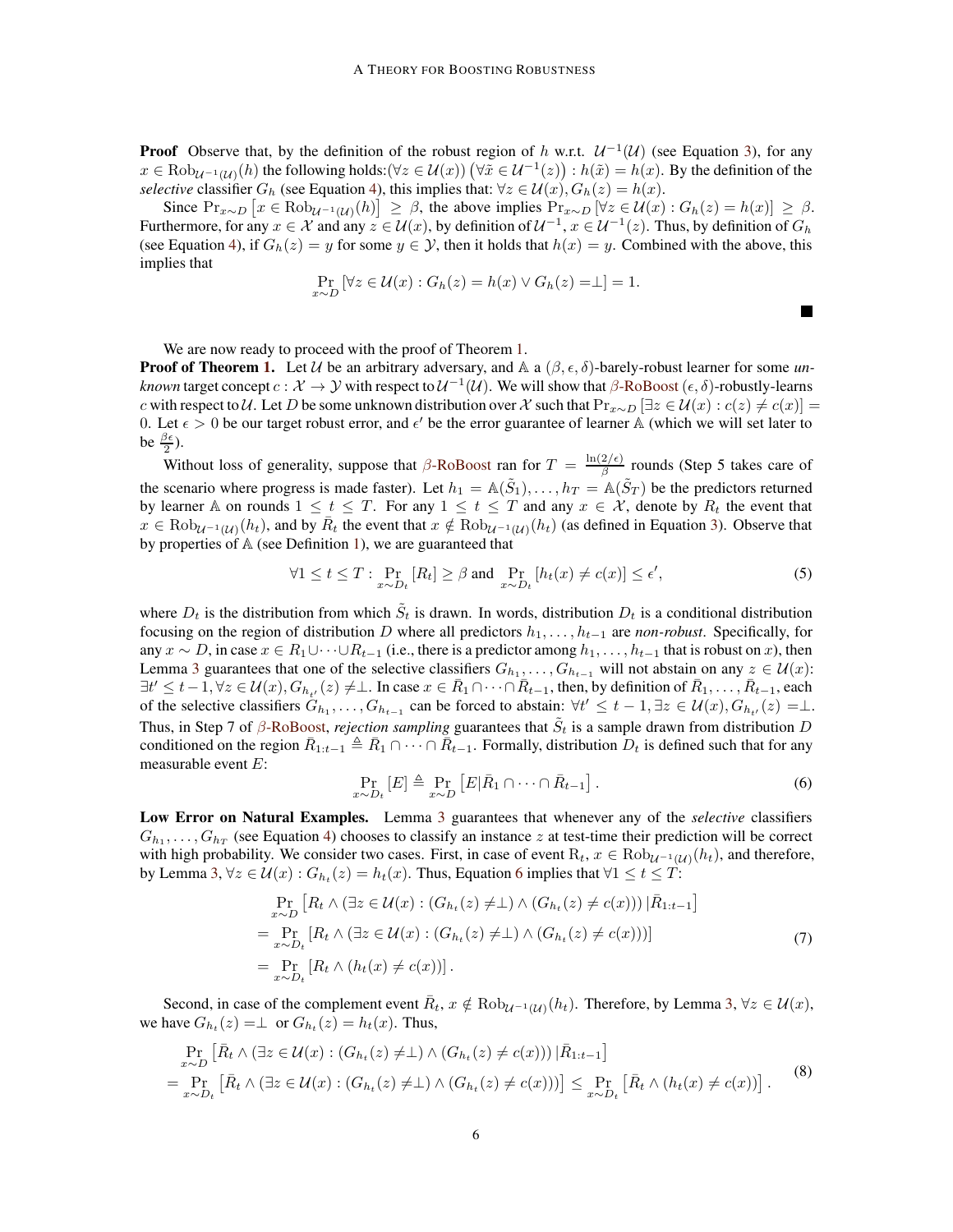By law of total probability Equation [7,](#page-5-1) Equation [8,](#page-5-2) and Equation [5,](#page-5-3)

<span id="page-6-1"></span>
$$
\Pr_{x \sim D} \left[ (R_t \vee \bar{R}_t) \wedge (\exists z \in \mathcal{U}(x) : (G_{h_t}(z) \neq \bot) \wedge (G_{h_t}(z) \neq c(x))) \, | \, \bar{R}_{1:t-1} \right]
$$
\n
$$
\leq \Pr_{x \sim D_t} \left[ R_t \wedge h_t(x) \neq c(x) \right] + \Pr_{x \sim D_t} \left[ \bar{R}_t \wedge h_t(x) \neq c(x) \right] = \Pr_{x \sim D_t} \left[ h_t(x) \neq c(x) \right] \leq \epsilon'. \tag{9}
$$

**Boosted Robustness.** We claim that for each  $1 \le t \le T : Pr_{x \sim D} [\overline{R}_{1:t}] \le (1 - \beta)^t$ . We proceed by induction on the number of rounds  $1 \le t \le T$ . In the base case, when  $t = 1$ ,  $D_1 = D$  and by Equation [5,](#page-5-3) we have  $\Pr_{x \sim D} [R_1] \ge \beta$  and therefore  $\Pr_{x \sim D} [\overline{R}_1] \le 1 - \beta$ .

<span id="page-6-0"></span>When  $t > 1$ , again by Equation [5,](#page-5-3) we have that  $Pr_{x \sim D_t}[R_t] \geq \beta$  and therefore, by Equation [6,](#page-5-0)  $\Pr_{x \sim D} \left[ \bar{R}_t | \bar{R}_{1:t-1} \right] = \Pr_{x \sim D_t} \left[ \bar{R}_t \right] \le 1 - \beta$ . Finally, by the inductive hypothesis and Bayes' rule, we get

$$
\Pr_{x \sim D} \left[ \bar{R}_{1:t} \right] = \Pr_{x \sim D} \left[ \bar{R}_t | \bar{R}_{1:t-1} \right] \Pr_{x \sim D} \left[ \bar{R}_{1:t-1} \right] \le (1 - \beta) (1 - \beta)^{t-1} = (1 - \beta)^t. \tag{10}
$$

Analysis of Robust Risk. For each  $1 \le t \le T$ , let

<span id="page-6-2"></span>
$$
A_t = \left\{ x \in \bar{R}_t : \exists z \in \mathcal{U}(x) \text{ s.t. } G_{h_t(z)} \neq \perp \wedge \forall_{t' < t} G_{h_{t'}}(z) = \perp \right\}
$$

denote the *non-robust* region of classifier  $h_t$  where the *selective* classifier  $G_{h_t}$  does not abstain but all selective classifiers  $G_{h_1}, \ldots, G_{h_{t-1}}$  abstain. By the law of total probability, we can analyze the robust risk of the cascade predictor  $CAS(h_1, \ldots, h_T)$  by partitioning the space into the *robust* and *non-robust* regions of  $h_1, \ldots, h_T$ . Specifically, by the structure of the cascade predictor CAS( $h_{1:T}$ ), each  $x \sim D$  such that  $\exists z \in \mathcal{U}(x)$  where  $\text{CAS}(h_{1:T})(z) \neq c(x)$  satisfies the following condition:

$$
\exists_{z \in \mathcal{U}(x)} \colon \text{CAS}(h_{1:T})(z) \neq c(x) \Rightarrow (\exists_{1 \leq t \leq T}) (\exists_{z \in \mathcal{U}(x)}) \colon \forall_{t' < t} G_{h'_t}(z) = \bot \land G_{h_t}(z) \neq \bot \land G_{h_t}(z) \neq c(x).
$$

Thus, each  $x \sim D$  such that  $\exists z \in \mathcal{U}(x)$  where  $\text{CAS}(h_{1:T})(z) \neq c(x)$  can be mapped to one (or more) of the following regions:

$$
\underbrace{R_1 \vee A_1}_{G_{h_1} \text{ does not abstain }} \mid \underbrace{\bar{R}_1 \wedge (R_2 \vee A_2)}_{G_{h_2} \text{ does not abstain }} \mid \bar{R}_{1:2} \wedge (R_3 \vee A_3) \mid \ldots \mid \underbrace{\bar{R}_{1:T-1} \wedge (R_T \vee A_T)}_{G_{h_T} \text{ does not abstain }} \mid \bar{R}_{1:T}.
$$

We will now analyze the robust risk based on the above decomposition:

$$
\Pr_{x \sim D} \left[ \exists z \in \mathcal{U}(x) : \text{CAS}(h_{1:T})(z) \neq c(x) \right]
$$
\n
$$
\leq \sum_{t=1}^{T+1} \Pr_{x \sim D} \left[ \bar{R}_{1:t-1} \land (R_t \lor A_t) \land (\exists z \in \mathcal{U}(x) : \text{CAS}(h_{1:T})(z) \neq c(x)) \right]
$$
\n
$$
\leq \sum_{t=1}^{T} \Pr_{x \sim D} \left[ \bar{R}_{1:t-1} \land (R_t \lor A_t) \land (\exists z \in \mathcal{U}(x) : \text{CAS}(h_{1:T})(z) \neq c(x)) \right] + \Pr_{x \sim D} \left[ \bar{R}_{1:T} \right]
$$
\n
$$
\leq \sum_{t=1}^{T} \Pr_{x \sim D} \left[ \bar{R}_{1:t-1} \land (R_t \lor A_t) \land (\exists z \in \mathcal{U}(x) : G_{h_t}(z) \neq L \land G_{h_t}(z) \neq c(x)) \right] + \Pr_{x \sim D} \left[ \bar{R}_{1:T} \right]
$$
\n
$$
= \sum_{t=1}^{T} \Pr_{x \sim D} \left[ \bar{R}_{1:t-1} \right] \Pr_{x \sim D} \left[ (R_t \lor A_t) \land (\exists z \in \mathcal{U}(x) : G_{h_t}(z) \neq L \land G_{h_t}(z) \neq c(x)) \mid \bar{R}_{1:t-1} \right] + \Pr_{x \sim D} \left[ \bar{R}_{1:T} \right]
$$
\n
$$
\leq \sum_{t=1}^{(ii)} (1 - \beta)^{t-1} \epsilon' + (1 - \beta)^{T} = \epsilon' \sum_{t=1}^{T} (1 - \beta)^{t-1} = \epsilon' \frac{1 - (1 - \beta)^{T}}{1 - (1 - \beta)} + (1 - \beta)^{T} \leq \frac{\epsilon'}{\beta} + (1 - \beta)^{T}, \tag{11}
$$

where inequality (i) follows from the definitions of  $\bar{R}_{1:t-1}$ ,  $R_t$ , and  $A_t$ , and inequality (ii) follows from Equation [10](#page-6-0) and Equation [9.](#page-6-1) It remains to choose T and  $\epsilon'$  such that the robust risk is at most  $\epsilon$ .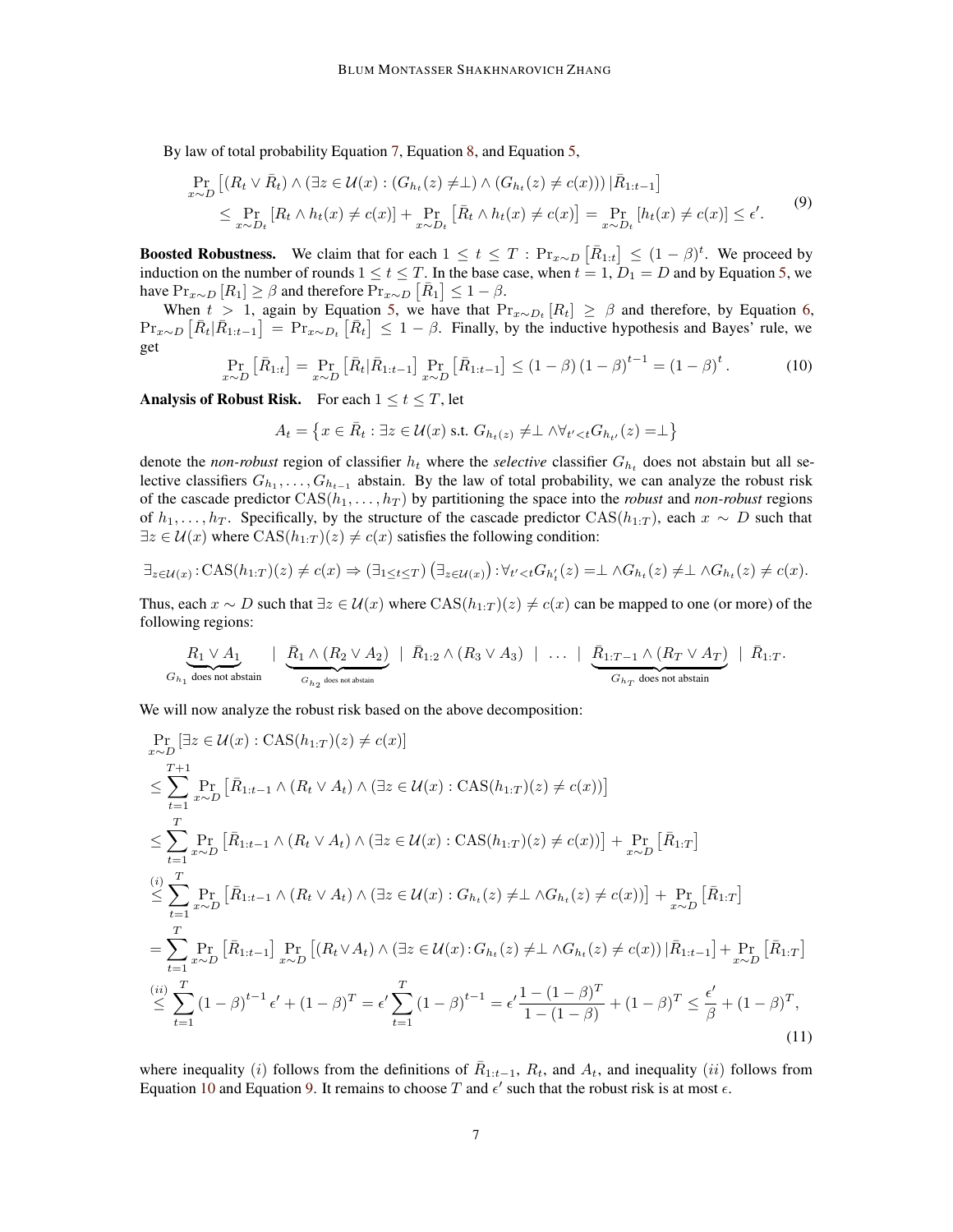**Sample and Oracle Complexity.** It suffices to choose  $T = \frac{\ln(2/\epsilon)}{\beta}$  $\frac{2}{\beta}$  and  $\epsilon' = \frac{\epsilon \beta}{2}$ . We next analyze the sample complexity. Fix an arbitrary round  $1 \leq t \leq T$ . In order to obtain a *good* predictor  $h_t$ from learner A satisfying Equation [5,](#page-5-3) we need to draw  $m_{\mathbb{A}}(\beta, \beta \epsilon/2, \delta/2T)$  samples from  $D_t$ . We do this by drawing samples from the original distribution  $D$  and doing rejection sampling. Specifically, let  $m = \max\left\{m_{\mathbb{A}}(\beta, \frac{\epsilon\beta}{2}, \frac{\delta}{2T}), 4\ln\left(\frac{2T}{\delta}\right)\right\}$  (as defined in Step 1). Then, for each  $1 \le i \le m$ , let  $X_{t,i}$  be a random variable counting the number of samples  $(x, y)$  drawn from D until a sample  $(x, y) \in \overline{R}_{1:t-1}$  is obtained. Notice that  $X_{t,i}$  is a geometric random variable with expectation  $1/p_t$  where  $p_t = \Pr_{x \sim D} [\bar{R}_{1:t}]$ . Then, the expected number of samples drawn from D in round t is  $\mathbb{E}\left[\sum_{i=1}^{m} X_{t,i}\right] = \frac{m}{p_t}$ . By applying a standard concentration inequality for the sums of i.i.d. geometric random variables [\(Brown](#page-13-1), [2011](#page-13-1)), we get

$$
\Pr\left[\sum_{i=1}^{m} X_{t,i} > 2\frac{m}{p_t}\right] \le e^{-\frac{2m(1-1/2)^2}{2}} = e^{-\frac{m}{4}} \le \frac{\delta}{2T},
$$

where the last inequality follows from our choice of  $m$ . By a standard union bound, we get that with probability at least  $1 - \frac{\delta}{2}$ , the total number of samples  $\sum_{t=1}^{T} \sum_{i=1}^{m} X_{t,i} \leq \sum_{t=1}^{T} 2 \frac{m}{p_t} = 2m \sum_{t=1}^{T} \frac{1}{p_t} \leq \frac{4m\tilde{T}}{\epsilon}$ .

Before proceeding with the proof of Corollary [2,](#page-4-1) we state the following guarantee that  $\alpha$ [-Boost](#page-15-0) provides for boosting weakly robust learners. Its proof is deferred to Appendix [A.](#page-15-1)

<span id="page-7-0"></span>**Lemma 4** [\(Montasser et al.](#page-14-0) [\(2019](#page-14-0))). *For any perturbation set*  $U$ ,  $\alpha$ [-Boost](#page-15-0)  $(\epsilon, \delta)$ -robustly-learns any target *concept* c *w.r.t.* U using T black-box oracle calls to any  $(\frac{1}{3}, \frac{1}{3})$ -robust-learner  $\mathbb B$  for c w.r.t. U, with total *sample complexity*

$$
m(\epsilon,\delta) = O\left(\frac{m_{\mathbb{B}}(1/3,1/3)}{\epsilon}\log^2\left(\frac{m_{\mathbb{B}}(1/3,1/3)}{\epsilon}\right) + \frac{\log(1/\delta)}{\epsilon}\right),\,
$$

*and oracle calls*  $T = O(\log(m) (\log(1/\delta) + \log \log m))$ .

We are now ready to proceed with the proof of Corollary [2.](#page-4-1)

**Proof of Corollary [2.](#page-4-1)** The main idea is to perform two layers of boosting. In the first layer, we use  $\beta$ [-RoBoost](#page-3-2) to get a *weak* robust learner for c w.r.t. U from a *barely* robust learner A for c w.r.t.  $U^{-1}(U)$ . Then, in the second layer, we use α[-Boost](#page-15-0) to boost β[-RoBoost](#page-3-2) from a *weak* robust learner to a *strong* robust learner for  $c$  w.r.t.  $U$ .

Let  $\mathbb{A}$  be a  $(\beta, \frac{\beta}{6}, \frac{\beta}{6\ln(6)})$ -barely-robust-learner  $\mathbb{A}$  for c w.r.t.  $\mathcal{U}^{-1}(\mathcal{U})$ . Let  $(\epsilon_0, \delta_0, T_0) = (\frac{1}{3}, \frac{1}{3}, \frac{\ln(6)}{\beta})$  $\frac{\partial}{\partial}$ ), and observe that A is a  $(\beta, \frac{\beta \epsilon_0}{2}, \frac{\delta_0}{2T_0})$ -barely-robust-learner for c w.r.t.  $\mathcal{U}^{-1}(\mathcal{U})$ . By Theorem [1,](#page-4-0)  $\beta$ [-RoBoost](#page-3-2)  $(\epsilon_0, \delta_0)$ -robustly-learns c w.r.t.  $\tilde{U}$  using  $T_0$  black-box oracle calls to A, with sample complexity  $m_0 =$  $O\left(\frac{\max\left\{m_\mathbb{A}, 4\ln\left(\frac{6\ln(6)}{\beta}\right)\right\}}{\beta}\right)$ ). Finally, by Lemma [4,](#page-7-0)  $\alpha$ [-Boost](#page-15-0)  $(\epsilon, \delta)$ -robustly-learns c w.r.t. U using  $m(\epsilon, \delta)$  =  $O\left(\frac{m_0}{\epsilon}\log\left(\frac{m_0}{\epsilon}\right)+\frac{\log(1/\delta)}{\epsilon}\right)$  $\left(\frac{1/\delta}{\epsilon}\right)$  samples, and  $O(\log m)$  black-box oracle calls to  $\beta$ [-RoBoost.](#page-3-2) П

#### <span id="page-7-1"></span>3.1 Boosting Robustness with Unlabeled Data

Prior work has shown that unlabeled data can improve adversarially robust generalization in practice (Alayrac et al., 2019; Carmon et al., 2019), and there is also theoretical work quantifying the benefit of unlabeled data for robust generalization (Ashtiani et al., 2020). In this section, we highlight yet another benefit of unlabeled data for adversarially robust learning. Specifically, we show that it is *possible* to boost robustness by relying only on *unlabeled* data.

We will start with some intuition first. For an unknown distribution  $D<sub>c</sub>$ , imagine having access to a *non-robust* classifier h that makes no mistakes on natural examples, i.e.,  $Pr_{x \sim D} [h(x) \neq c(x)] = 0$  but  $Pr_{x\sim D} [\exists z \in \mathcal{U}(x) : h(z) \neq h(x)] = 1$ . Now, in order to learn a robust classifier, we can use  $\beta$ [-RoBoost](#page-3-2)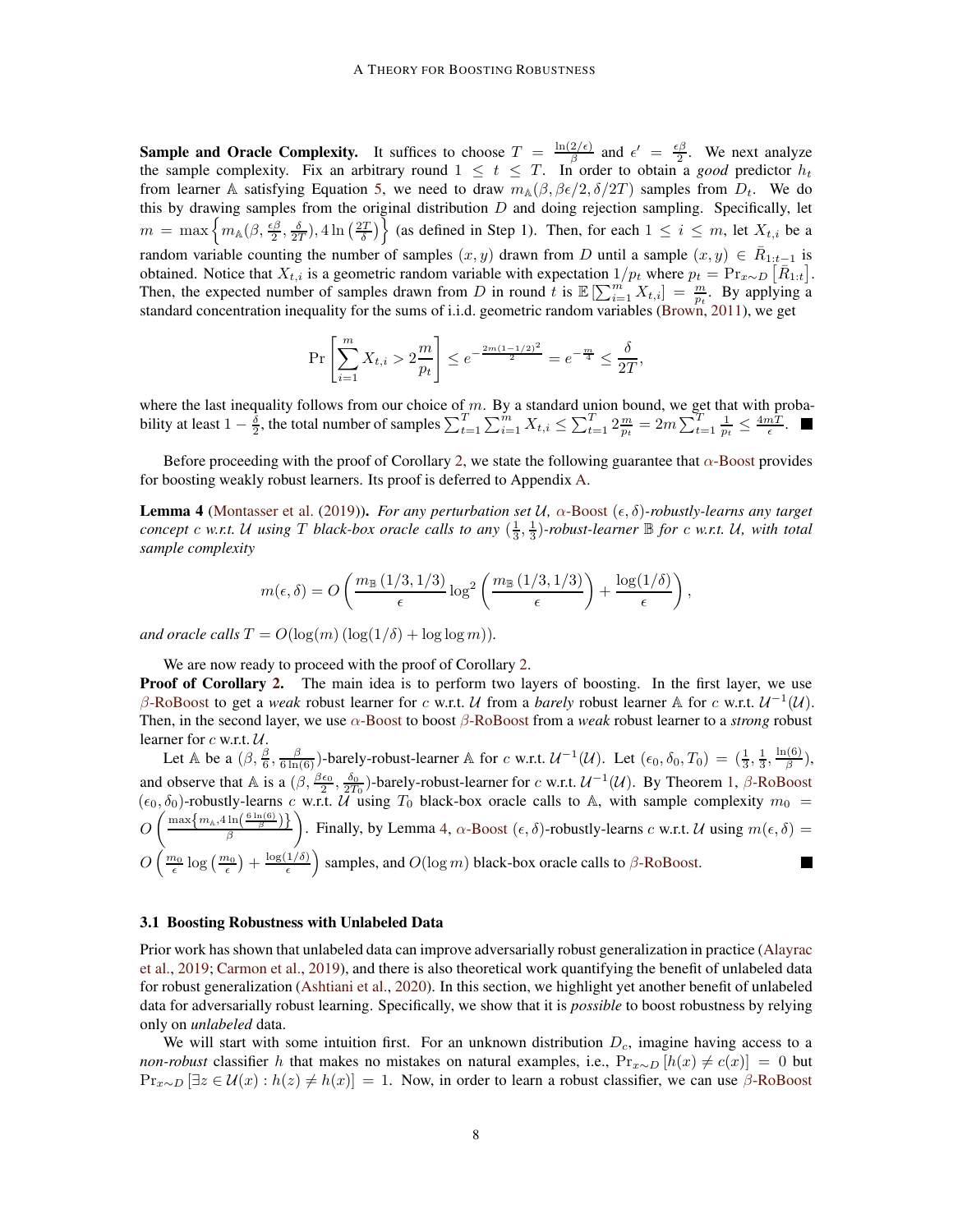where in each round of boosting we sample unlabeled data from D (label it with h) and call a barely robust learner A on this *pseudo-labeled* dataset.

This highlights that perhaps robustness can be boosted using only unlabeled data if we have access to a good *pseudo-labeler* h that makes few mistakes on natural examples from D. But in case that  $Pr_{x\sim D}[h(x) \neq c(x)]$  =  $\epsilon$  for some small  $\epsilon > 0$ , it no longer suffices to use a barely robust learner A for c, but rather we need a more powerful learner that is tolerant to the noise in the labels introduced by  $h$ . Formally, we introduce the following noise-tolerant barely robust learner:

<span id="page-8-2"></span>**Definition 3** (Noise-Tolerant Barely Robust Learner). Learner  $\mathbb{A}(\eta,\beta,\epsilon,\delta)$ -barely-robustly-learns a concept  $c: \mathcal{X} \to \mathcal{Y}$  w.r.t.  $\mathcal{U}^{-1}(\mathcal{U})$  if there exists  $m(\eta, \beta, \epsilon, \delta) \in \mathbb{N}$  such that for any distribution D over X satisfying  $Pr_{x \sim D} [\exists z \in \mathcal{U}(x) : c(z) \neq c(x)] = 0$  and any  $h : \mathcal{X} \to \mathcal{Y}$  where  $Pr_{x \sim D} [h(x) \neq c(x)] \leq \eta$ , w.p. at least 1 –  $\delta$  over  $S \sim D_h^m$ ,  $\mathbb A$  outputs a predictor  $\hat{h} = \mathbb A(S)$  satisfying:

$$
\Pr_{x \sim D} \left[ x \in \text{Rob}_{\mathcal{U}^{-1}(\mathcal{U})}(\hat{h}) \right] \ge \beta \text{ and } \Pr_{x \sim D} \left[ \hat{h}(x) \neq c(x) \right] \le \Pr_{x \sim D} \left[ h(x) \neq c(x) \right] + \epsilon \le \eta + \epsilon.
$$

In Theorem [5,](#page-8-0) we show that given a *noise-tolerant* barely robust learner A for some unknown target concept c (according to Definition [3\)](#page-8-2), it is *possible* to strongly robustly learn c with β[-URoBoost](#page-8-1) by making black-box oracle calls to A.

<span id="page-8-1"></span>

Input: Sampling oracle for distribution  $D_c$ , black-box noise-tolerant barely-robust learner A.

- 1 Draw  $m = m_{\mathbb{A}}(\eta, \beta, \frac{\beta \epsilon}{4}, \frac{\delta}{2})$  labeled samples  $S = \{(x_1, y_1), \dots, (x_m, y_m)\} \sim D_c$ .
- 2 Call learner A on S and let predictor  $\hat{h} = A(S)$  be its output.
- 3 Call β[-RoBoost](#page-3-2) with access to labeled samples from  $D_{\hat{h}}$  (i.e.,  $(x, \hat{h}(x)) \sim D_{\hat{h}}$ ), and black-box  $(\eta, \beta, \frac{\epsilon \beta}{4}, \frac{\delta}{2T})$ -noise-tolerant-barely-robust-learner A. **Output:** The cascade predictor  $CAS(h_1, \ldots, h_T)$ .

<span id="page-8-0"></span>**Theorem 5.** For any perturbation set U,  $\beta$ [-URoBoost](#page-8-1) ( $\epsilon$ , $\delta$ )-robustly-learns any target concept c w.r.t. U  $u\sin g$   $T+1$   $\leq \frac{\ln(2/\epsilon)}{\beta}+1$  black-box oracle calls to any  $(\eta,\beta,\frac{\beta\epsilon}{4},\frac{\delta}{2T})$ -barely-robust learner  $\mathbb A$  for c *w.r.t.*  $U^{-1}(U)$ , with labeled *sample complexity of*  $m_{\mathbb{A}}(\eta,\beta,\frac{\beta\epsilon}{4},\frac{\delta}{2})$  *and* unlabeled *sample complexity of at most*

$$
\frac{4T \max \left\{m_{\mathbb{A}}(\eta, \beta, \frac{\beta \epsilon}{4}, \frac{\delta}{4T}), 4 \ln \left(\frac{4T}{\delta}\right)\right\}}{\epsilon}.
$$

**Proof** Let U be an arbitrary perturbation set, and A a  $(\eta, \beta, \epsilon, \delta)$ -barely-robust learner for some *unknown* target concept  $c: \mathcal{X} \to \mathcal{Y}$  with respect to  $\mathcal{U}^{-1}(\mathcal{U})$ . We will show that  $\beta$ [-URoBoost](#page-8-1)  $(\epsilon, \delta)$ -robustly-learns  $c$ with respect to U. Let D be some unknown distribution over X such that  $Pr_{x\sim D} [\exists z \in U(x) : c(z) \neq c(x)] =$ 0.

By Step 1 and Step 2 and the guarantee of learner A (see Definition [3\)](#page-8-2), with probability at least  $1 - \frac{\delta}{2}$ over  $S^m \sim D_c$ , it holds that

$$
\Pr_{x \sim D} \left[ \hat{h}(x) \neq c(x) \right] \leq \frac{\beta \epsilon}{4}.
$$

That is, with high probability,  $\hat{h}$  is a predictor with low error on *natural* examples.

**Pseudo labeling.** In Step 3,  $\beta$ [-URoBoost](#page-8-1) essentially runs  $\beta$ [-RoBoost](#page-3-2) using unlabeled samples from D that are labeled with the predictor  $\hbar$ . Thus, we can view this as robustly learning the concept  $\hbar$  which is only an approximation of the true concept c that we care about. Since the noise tolerance  $\eta \ge \frac{\beta \epsilon}{4}$ , it follows by the guarantees of learner  $A$  (see Definition [3\)](#page-8-2) and Equation [11,](#page-6-2) that

$$
\Pr_{x \sim D} \left[ \exists z \in \mathcal{U}(x) : \text{CAS}(h_{1:T})(z) \neq c(x) \right] \leq \frac{\Pr_{x \sim D} \left[ \hat{h}(x) \neq c(x) \right]}{\beta} + \frac{\beta \epsilon}{4\beta} + (1 - \beta)^T \leq \frac{\epsilon}{4} + \frac{\epsilon}{4} + \frac{\epsilon}{2} \leq \epsilon.
$$

H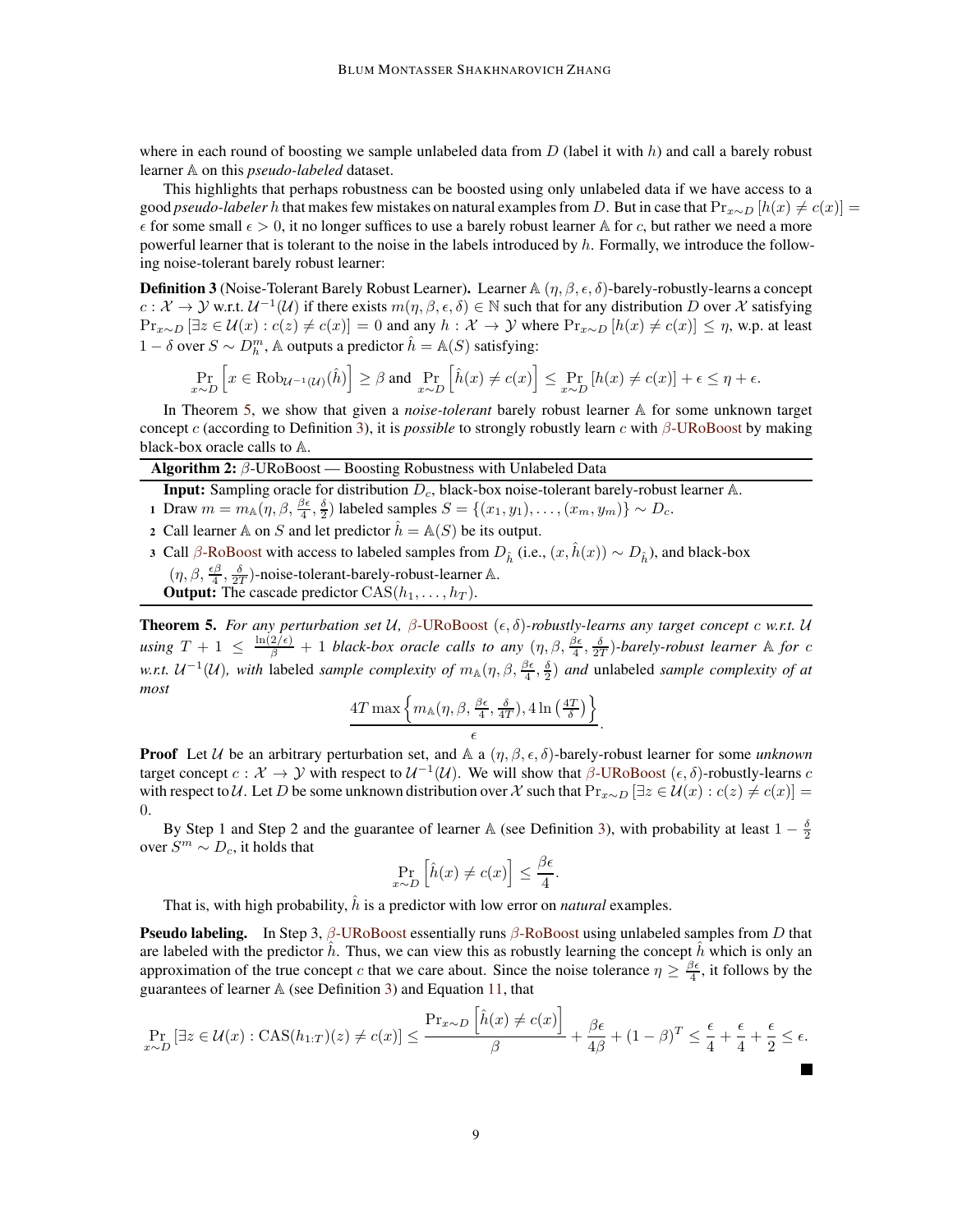## 4. The Necessity of Barely Robust Learning

We have established in Section [3](#page-3-4) (Theorem [1\)](#page-4-0) that our proposed notion of barely robust learning in Definition [1](#page-1-0) *suffices* for strongly robust learning. But is our notion actually *necessary* for strongly robust learning? In particular, notice that in our proposed notion of barely robust learning in Definition [1,](#page-1-0) we require  $\beta$ robustness with respect to a "larger" perturbation set  $U^{-1}(\mathcal{U})$ , instead of the actual perturbation set  $\mathcal U$  that we care about. Is this necessary? or can we perhaps boost robustness even with the weaker guarantee of β-robustness with respect to  $U$ ?

In this section, we answer this question in the negative. First, we provably show in Theorem [6](#page-9-0) that strongly robust learning with respect to  $U$  implies barely robust learning with respect to  $U^{-1}(U)$ . This indicates that our proposed notion of barely robust learning with respect to  $U^{-1}(\mathcal{U})$  (Definition [1\)](#page-1-0) is *necessary* for strongly robust learning with respect to  $U$ . Second, we provably show in Theorem [8](#page-11-0) that barely robust learning with respect to U does *not* imply strongly robust learning with respect to U when the robustness parameter  $\beta \leq \frac{1}{2}$ which is the main regime of interest that we study in this work.

<span id="page-9-0"></span>**Theorem 6.** For any U, learner  $\mathbb{B}$ , and  $\epsilon \in (0, 1/4)$ , if  $\mathbb{B}(\epsilon, \delta)$ -robustly learns some unknown target concept c w.r.t. U, then there is a learner  $\tilde{B}$  that  $(\frac{1-\epsilon}{2},2\epsilon,2\delta)$ -barely-robustly-learns c w.r.t.  $\mathcal{U}^{-1}(\mathcal{U})$ .

We briefly describe the high-level strategy here. The main idea is to convert a strongly robust learner  $\mathbb B$ with respect to U to a barely robust learner  $\mathbb{B}$  with respect to  $U^{-1}(\mathcal{U})$ . We do this with a simple *expansion* trick that modifies a predictor  $h$  robust with respect to  $\cal U$  to a predictor  $g$  robust with respect to  $\cal U^{-1}(U)$ . For each label  $y \in \mathcal{Y}$ , we do this expansion conditional on the label to get a predictor  $g_y$  that is robust w.r.t.  $U^{-1}(U)$  but only in the region of X where h predicts the label y robustly w.r.t. U. This is described in the following key Lemma. We then use fresh samples to select predictor a  $g_y$  whose label y occurs more often.

<span id="page-9-1"></span>**Lemma 7.** *For any distribution* D *over* X *and any concept*  $c : \mathcal{X} \to \{\pm 1\}$ *, given a predictor*  $h : \mathcal{X} \to \{\pm 1\}$ *such that*  $R_u(h; D_c) \leq \epsilon$  *for some*  $\epsilon \in (0, 1/4)$ *, then for each*  $y \in \{\pm 1\}$ *, the predictor*  $g_y$  *defined for each*  $x \in \mathcal{X}$  as

$$
g_y(x) \triangleq y \text{ iff } x \in \bigcup_{\tilde{x} \in \text{Rob}_{\mathcal{U}}(\hat{h}) \land \hat{h}(\tilde{x}) = y} \mathcal{U}^{-1}(\mathcal{U}(\tilde{x})) \text{ satisfies}
$$

$$
\Pr_{x \sim D} \left[ g_y(x) \neq c(x) \right] \leq 2\epsilon \text{ and } \Pr_{x \sim D} \left[ x \in \text{Rob}_{\mathcal{U}^{-1}(\mathcal{U})}(g_y) \right] \geq (1 - \epsilon) \Pr_{x \sim D} \left[ \hat{h}(x) = y \middle| x \in \text{Rob}_{\mathcal{U}}(\hat{h}) \right].
$$

**Proof** Without loss of generality, let  $y = +1$ . Let  $x \in \text{supp}(D)$  such that  $x \in \text{Rob}_{\mathcal{U}}(\hat{h})$ . In case  $\hat{h}(x) = +1$ , then by definition of  $g_+$ , since  $x \in \mathcal{U}^{-1}(\mathcal{U}(x))$ , it holds that  $g_+(x) = +1$ . In case  $\hat{h}(x) = -1$ , then  $\neg \exists \tilde{x} \in \text{Rob}_{\mathcal{U}}(\hat{h})$  such that  $\hat{h}(\tilde{x}) = +1$  and  $\mathcal{U}(\tilde{x}) \cap \mathcal{U}(x) \neq \emptyset$ , which implies that  $x \notin \bigcup \mathcal{U}^{-1}(\mathcal{U}(\tilde{x}))$ ,  $\tilde{x} \in \text{Rob}_{\mathcal{U}}(\hat{h}) \wedge \hat{h}(\tilde{x})=+1$ 

and therefore,  $g_+(x) = -1$ . This establishes that in the robust region of  $\hat{h}$ , Rob<sub>U</sub> $(\hat{h})$ , the predictions of  $g_+$ on *natural* examples  $x \sim D$  are equal to the predictions of  $\hat{h}$ . We will use this observation, in addition to the fact that the robust risk of  $\hat{h}$  is small  $(\Pr_{x \sim D} [\exists z \in \mathcal{U}(x) : \hat{h}(z) \neq c(x)] \leq \epsilon)$  to show that the error of  $g_+$ on natural examples is small. Specifically, by law of total probability,

$$
\Pr_{x \sim D} [g_{+}(x) \neq c(x)] = \Pr_{x \sim D} [g_{+}(x) \neq c(x) \land x \in \text{Rob}_{\mathcal{U}}(\hat{h})] + \Pr_{x \sim D} [g_{+}(x) \neq c(x) \land x \notin \text{Rob}_{\mathcal{U}}(\hat{h})]
$$
\n
$$
= \Pr_{x \sim D} \left[ \hat{h}(x) \neq c(x) \land x \in \text{Rob}_{\mathcal{U}}(\hat{h}) \right] + \Pr_{x \sim D} [g_{+}(x) \neq c(x) \land x \notin \text{Rob}_{\mathcal{U}}(\hat{h})]
$$
\n
$$
\leq \Pr_{x \sim D} \left[ \hat{h}(x) \neq c(x) \land x \in \text{Rob}_{\mathcal{U}}(\hat{h}) \right] + \Pr_{x \sim D} [x \notin \text{Rob}_{\mathcal{U}}(\hat{h})] \leq \epsilon + \epsilon = 2\epsilon.
$$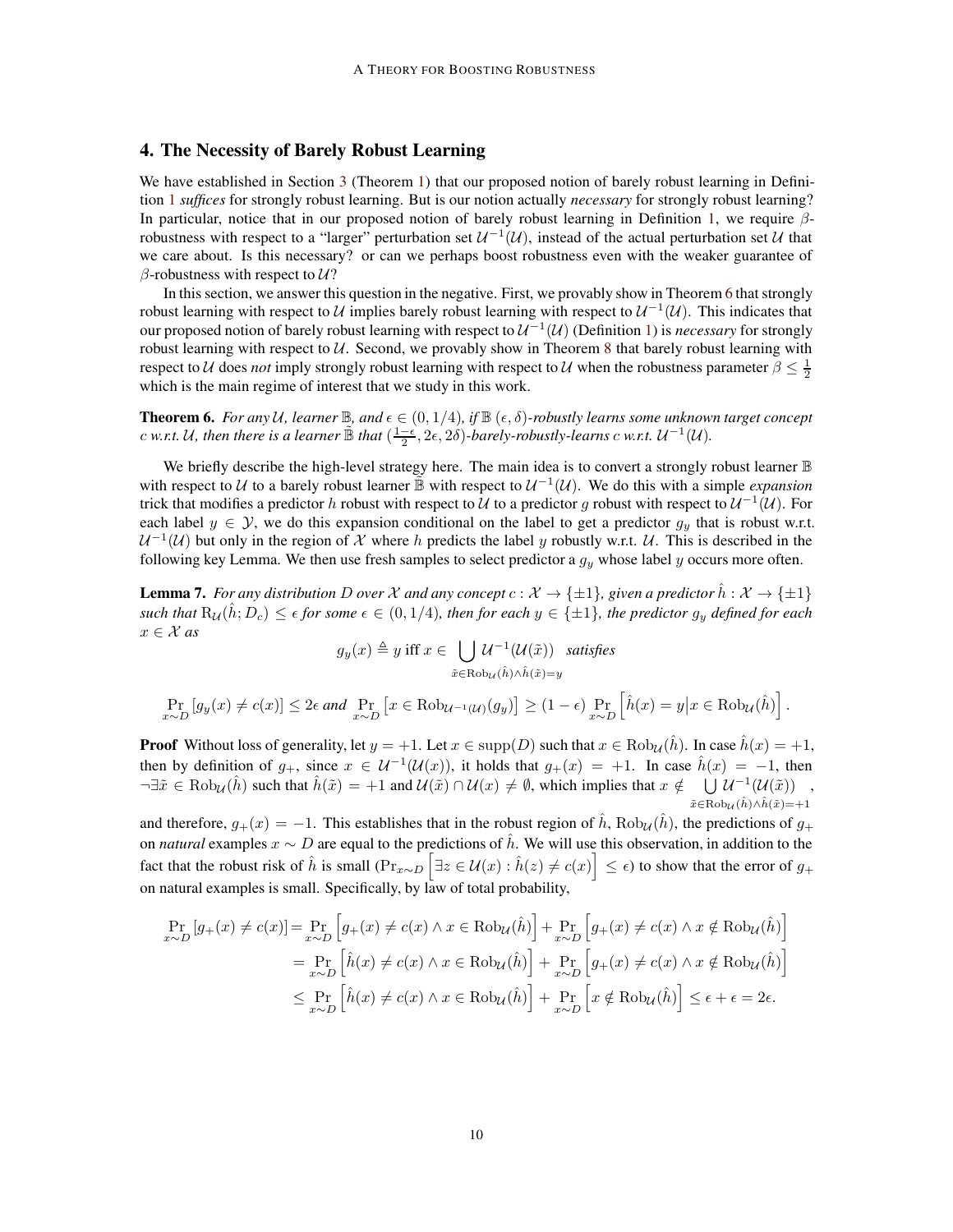Finally, observe that for any  $x \in \text{Rob}_{\mathcal{U}}(\hat{h})$  such that  $\hat{h}(x) = +1$ , by definition of  $q_+$ , it holds that  $x \in$  $Rob_{\mathcal{U}^{-1}(\mathcal{U})}(g_+),$  thus

$$
\Pr_{x \sim D} \left[ x \in \text{Rob}_{\mathcal{U}^{-1}(\mathcal{U})}(g_+) \right] \geq \Pr_{x \sim D} \left[ x \in \text{Rob}_{\mathcal{U}}(\hat{h}) \land \hat{h}(x) = +1 \right]
$$
\n
$$
= \Pr_{x \sim D} \left[ x \in \text{Rob}_{\mathcal{U}}(\hat{h}) \right] \Pr_{x \sim D} \left[ \hat{h}(x) = +1 \middle| x \in \text{Rob}_{\mathcal{U}}(\hat{h}) \right]
$$
\n
$$
\geq (1 - \epsilon) \Pr_{x \sim D} \left[ \hat{h}(x) = +1 \middle| x \in \text{Rob}_{\mathcal{U}}(\hat{h}) \right].
$$

П

We are now ready to proceed with the proof of Theorem [6.](#page-9-0)

**Proof of Theorem [6.](#page-9-0)** Let U be an arbitrary perturbation set, and  $\mathbb{B}$  an  $(\epsilon, \delta)$ -robust learner for some *unknown* target concept  $c : \mathcal{X} \to \mathcal{Y}$  with respect to U. We will construct another learner  $\mathbb{B}$  that  $(\beta, 2\epsilon, 2\delta)$ -barelyrobustly-learns c with respect to  $U^{-1}(U)$ , with  $\beta = (1 - \epsilon)/2$ . Let D be some unknown distribution over X that is robustly realizable:  $Pr_{x \sim D} [\exists z \in \mathcal{U}(x) : c(z) \neq c(x)] = 0.$ 

**Description of**  $\tilde{\mathbb{B}}$ . Sample  $S \sim D_c^{m_{\mathbb{B}}(\epsilon,\delta)}$ , and run learner  $\mathbb{B}$  on  $S$ . Let  $\hat{h} = \mathbb{B}(S)$  be the predictor returned by **B.** Let  $\tilde{m} \geq \frac{64}{9} \ln(1/\delta)$ . For each  $1 \leq i \leq \tilde{m}$ , consider the following process: draw an example  $(x, y) \sim D_c$ . If  $x \in \text{Rob}_{\mathcal{U}}(\hat{h})$  terminate, otherwise repeat the process again. Let  $\tilde{S} = \{(x_1, y_1), \dots, (x_{\tilde{m}}, y_{\tilde{m}})\}\$  be the sample resulting from this process. Calculate  $M_+ = \frac{1}{|\tilde{S}|} \sum_{x \in \tilde{S}} 1 \left[\hat{h}(x) = +1\right]$ . If  $M_+ \geq 1/2$ , output  $g_+$ , otherwise, output  $g_$  (as defined in Lemma [7\)](#page-9-1).

**Analysis.** With probability at least  $1 - \delta$  over  $S \sim D_c^m$ ,  $\hat{h}$  has small robust risk:  $R_{\cal U}(\hat{h}; D_c) \leq \epsilon$ . Lemma [7](#page-9-1) implies then that for each  $y \in {\pm 1}$ ,  $g_y$  satisfies:

$$
\Pr_{x \sim D} \left[ g_y(x) \neq c(x) \right] \leq 2\epsilon \text{ and } \Pr_{x \sim D} \left[ x \in \text{Rob}_{\mathcal{U}^{-1}(\mathcal{U})}(g_y) \right] \geq (1 - \epsilon) \Pr_{x \sim D} \left[ \hat{h}(x) = y \middle| x \in \text{Rob}_{\mathcal{U}}(\hat{h}) \right].
$$

It remains to show that with probability at least  $1-\delta$  over  $\tilde S\sim D^{\tilde m},$  for  $g_{\hat y}$  returned by  $\tilde{\mathbb B}$ :

$$
\Pr_{x \sim D} \left[ \hat{h}(x) = \hat{y} \middle| x \in \text{Rob}_{\mathcal{U}}(\hat{h}) \right] \ge \frac{1}{2}.
$$

Observe that by the rejection sampling mechanism of  $\tilde{\mathbb{B}}$ ,  $\tilde{S}$  is a sample from the region of distribution D where  $h$  is robust. Furthermore, we know that

$$
\max\left\{\Pr_{x \sim D}\left[\hat{h}(x) = +1 | x \in \text{Rob}_{\mathcal{U}}(\hat{h})\right], \Pr_{x \sim D}\left[\hat{h}(x) = -1 | x \in \text{Rob}_{\mathcal{U}}(\hat{h})\right]\right\} \ge \frac{1}{2}.
$$

Without loss of generality, suppose that  $p = \Pr_{x \sim D} \left[ \hat{h}(x) = +1 \big| x \in \text{Rob}_{\mathcal{U}}(\hat{h}) \right] \ge 1/2$ . Then, the failure event is that  $\tilde{B}$  outputs  $g_-,$  i.e. the event that  $M_+ < \frac{1}{2}$ . By a standard application of the Chernoff bound, we get that

$$
\Pr_{\tilde{S}}\left[M_{+}<\frac{1}{2}\right] \leq e^{\frac{-\tilde{m}p\frac{1}{4}\left(\frac{1}{2}-\frac{1}{p}\right)^{2}}{2}} \leq e^{-\frac{9\tilde{m}}{64}} \leq \delta,
$$

where the last inequality follows from the choice of  $\tilde{m}$  in the description of  $\tilde{\mathbb{B}}$ .

Finally, to conclude, observe that the sample complexity of learner  $\mathbb B$  is equal to  $m_{\mathbb B}(\epsilon, \delta)$  plus the number of samples drawn from D to construct S. For each  $1 \le i \le \tilde{m}$ , let  $X_i$  be the number of samples drawn from D until a sample from the robust region  $Rob_{\mathcal{U}}(\hat{h})$  was observed. Note that  $X_i$  is a geometric random variable with mean at most  $1/(1 - \epsilon)$ . By a standard concentration inequality for the sums of i.i.d. geometric random variables [\(Brown](#page-13-1), [2011](#page-13-1)),

$$
\Pr\left[\sum_{i=1}^{\tilde{m}} X_i > 2\frac{\tilde{m}}{1-\epsilon}\right] \le e^{-\frac{\tilde{m}}{4}} \le \delta,
$$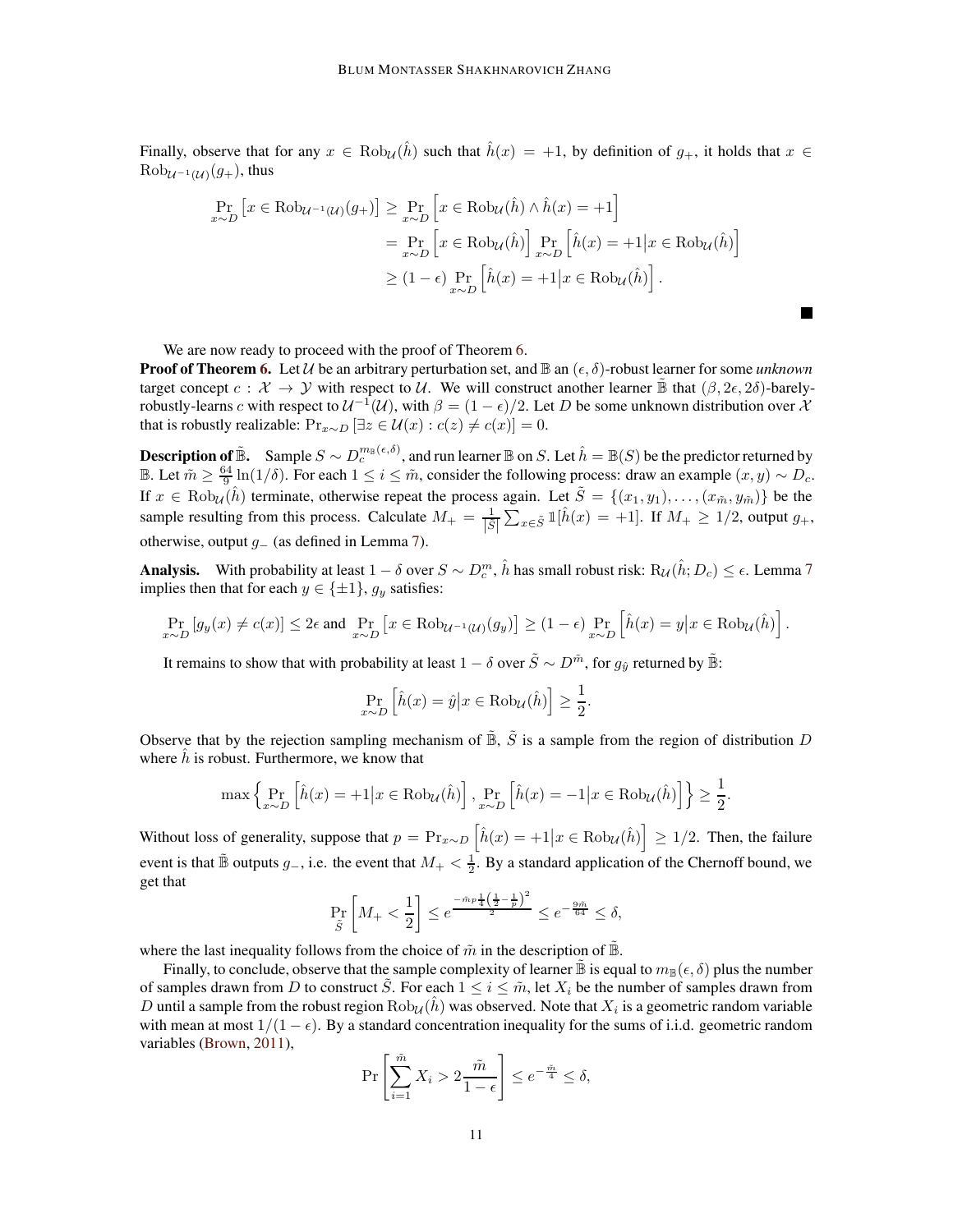where the last inequality follows from the choice of  $\tilde{m}$  in the description of  $\mathbb{B}$ . Thus, with probability at least  $1 - \delta$ , the total sample complexity is  $m_{\mathbb{B}}(\epsilon, \delta) + \frac{2\tilde{m}}{1 - \epsilon}$ . This concludes that learner  $\tilde{\mathbb{B}}(\beta, 2\epsilon, 2\delta)$ -barelyrobustly-learns *c* w.r.t.  $\mathcal{U}^{-1}(\mathcal{U})$ , where  $\beta = (1 - \epsilon)/2$ .

As mentioned earlier, Theorem [6](#page-9-0) still leaves open the question of whether the *weaker* requirement of barely robust learning with respect to  $U$  suffices for strongly robust learning with respect to  $U$ . We show next that this weaker requirement is *not* sufficient.

<span id="page-11-0"></span>**Theorem 8.** *There is an instance space X*, *a perturbation set U*, *and a class* C *such that* C is  $(\beta = \frac{1}{2}, \epsilon = 0, \delta)$ *barely-robustly-learnable with respect to*  $U$ , *but*  $C$  *is* not  $(\epsilon, \delta)$ -robustly-learnable with respect to  $U$  for any  $\epsilon < 1/2$ .

Before proceeding with the proof of Theorem [8,](#page-11-0) we briefly sketch the high-level argument. In order to show this impossibility result, we construct a collection of distributions and show that this collection is *barely* robustly learnable with respect to U with robustness parameter  $\beta = \frac{1}{2}$  and natural error  $\epsilon = 0$  using a randomized predictor. We also show that it is not possible to robustly learn this collection with robust risk strictly smaller than 1/2. The second part is shown by relying on a necessary condition for strongly robust learning proposed by [Montasser et al.](#page-14-0) [\(2019\)](#page-14-0) which is the finiteness of the robust shattering dimension:

<span id="page-11-1"></span>**Definition 4** (Robust Shattering Dimension). A sequence  $z_1, \ldots, z_k \in \mathcal{X}$  is said to be U-robustly shattered by C if  $\exists x_1^+, x_1^-, \ldots, x_k^+, x_k^- \in \mathcal{X}$  such that  $\forall i \in [k], z_i \in \mathcal{U}(x_i^+) \cap \mathcal{U}(x_i^-)$  and  $\forall y_1, \ldots, y_k \in \{\pm 1\} : \exists h \in \mathcal{C}$ such that  $h(z') = y_i \forall z' \in \mathcal{U}(x_i^{y_i}), \forall 1 \le i \le k$ . The U-robust shattering dimension  $\dim_{\mathcal{U}}(\mathcal{C})$  is defined as the largest  $k$  for which there exist  $k$  points  $U$ -robustly shattered by  $C$ .

The following lemma due to [Montasser et al.](#page-14-0) [\(2019](#page-14-0)) states that finite robust shattering dimension  $\dim_{\mathcal{U}}(\mathcal{C})$ is *necessary* for strongly robustly learning  $C$  with respect to  $U$ .

<span id="page-11-2"></span>Lemma 9 [\(Montasser et al.](#page-14-0) [\(2019\)](#page-14-0)). *For any class C and any perturbation set U*, C is  $(\epsilon, \delta)$ -robustly-learnable *with respect to*  $U$  *only if*  $\dim_U(\mathcal{C})$  *is finite.* 

We are now ready to proceed with the proof of Theorem [8.](#page-11-0)

**Proof of Theorem [8.](#page-11-0)** Pick three infinite unique sequences  $(x_n^+)_{n \in \mathbb{N}}$ ,  $(x_n^-)_{n \in \mathbb{N}}$ , and  $(z_n)_{n \in \mathbb{N}}$  from  $\mathbb{R}^2$  such that for each  $n \in \mathbb{N} : x_n^+ = (n, 1), x_n^- = (n, -1), z_n^- = (n, 0)$ , and let  $\mathcal{X} = \bigcup_{n \in \mathbb{N}} \{x_n^+, x_n^-, z_n\}$ . We now describe the construction of the perturbation set U. For each  $n \in \mathbb{N}$ , let  $\mathcal{U}(x_n^+) = \{x_n^+, z_n\}$ ,  $\mathcal{U}(x_n^-) =$  ${x_n^-, z_n}$ , and  $\mathcal{U}(z_n) = \{z_n, x_n^+, x_n^-\}$ .

We now describe the construction of the concept class C. For each  $y \in {\pm 1}^{\mathbb{N}}$  define  $h_y : \mathcal{X} \to \mathcal{Y}$  to be:

<span id="page-11-3"></span>
$$
\forall n \in \mathbb{N}: h_{\mathbf{y}}(z_n) = y_n \wedge h_{\mathbf{y}}(x_n^+) = +1 \wedge h_{\mathbf{y}}(x_n^-) = -1. \tag{12}
$$

Let  $\mathcal{C} = \{h_{\bm{y}} : \bm{y} \in \{\pm 1\}^{\mathbb{N}}\}$ . Observe that by construction of U and C, C robustly shatters the sequence  $(z_n)_{n\in\mathbb{N}}$  with respect to U (see Definition [4\)](#page-11-1), and therefore, the robust shattering dimension of C with respect to U,  $\dim_{\mathcal{U}}(\mathcal{C})$ , is infinite. Thus, Lemma [9](#page-11-2) implies that C is not  $(\epsilon, \delta)$ -strongly-robustly-learnable with respect to  $\mathcal{U}$ .

We will now show that there is a simple learner  $\mathbb A$  that  $(\beta, \epsilon, \delta)$ -*barely*-robustly-learns C with respect to U, with robustness parameter  $\beta = \frac{1}{2}$  and natural error  $\epsilon = 0$ . Specifically, A samples a bitstring  $\tilde{y} \in \{\pm 1\}^{\mathbb{N}}$ uniformly at random, and outputs the classifier  $h_{\tilde{y}}$ . Learner A will not require any data as input.

We now proceed with analyzing the performance of learner A. Let  $h_y \in C$  be some unknown target concept and D be some unknown distribution over X that is robustly realizable:  $Pr_{x\sim D}$  [ $\exists z \in \mathcal{U}(x) : h_y(z) \neq y$ ] = 0. Since D is robustly realizable, by construction of  $U$  and  $C$ , this implies that

<span id="page-11-4"></span>
$$
\forall n \in \mathbb{N}: D(z_n) = 0 \text{ and } D(x_n^{-y_n}) = 0. \tag{13}
$$

This is because  $\mathcal{U}(z_n) = \{z_n, x_n^+, x_n^-\}$  and Equation [12](#page-11-3) implies that  $h_{y}$  is not robust on  $z_n$  since  $h_{y}(x_n^+) \neq$  $h_y(x_n^-)$ , also  $\mathcal{U}(x_n^+) \cap \mathcal{U}(x_n^-) = \{z_n\}$  and since  $h_y(z_n) = y_n$  this implies that  $h_y$  is not robust on  $x_n^{-y_n}$ .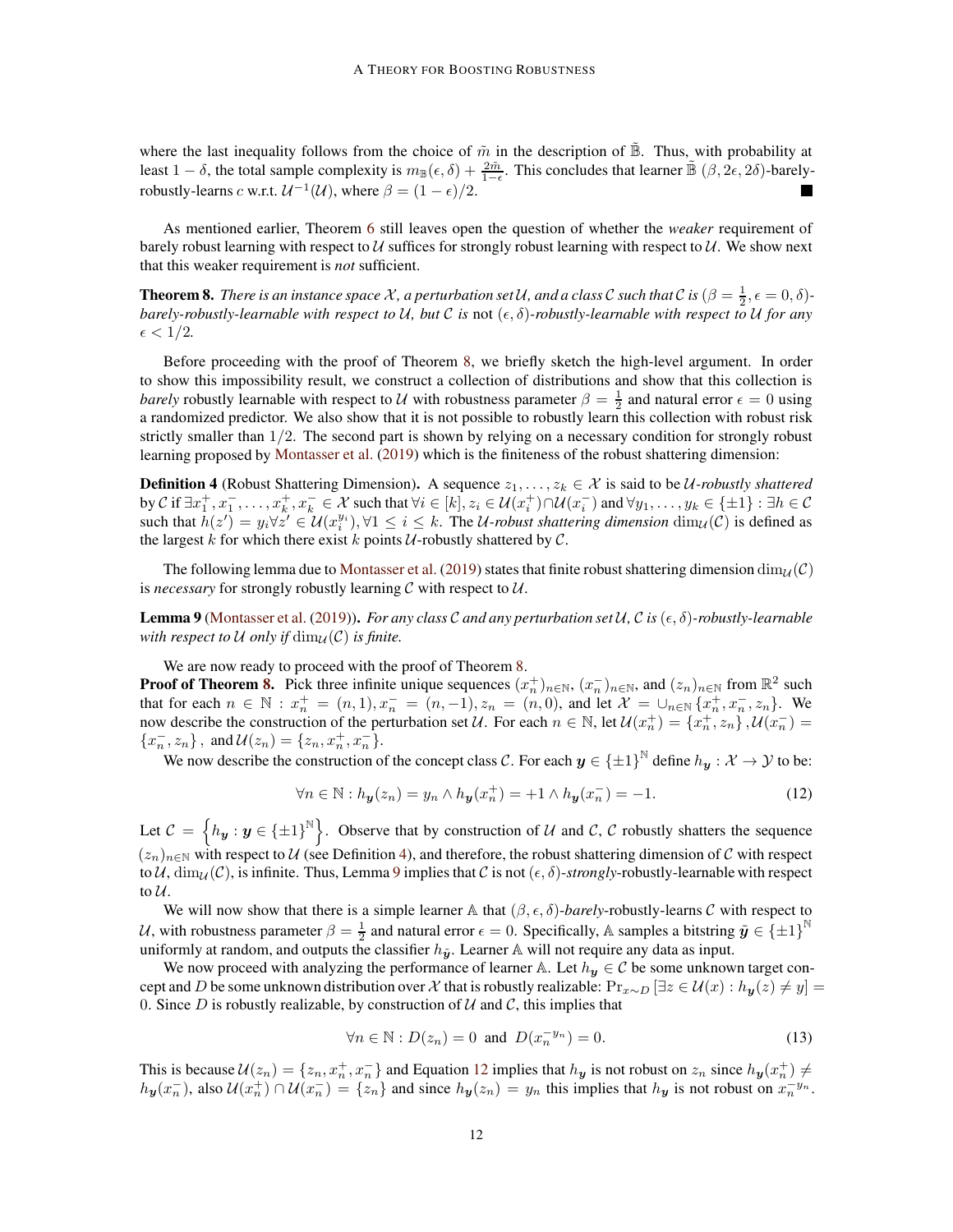Equation [13](#page-11-4) and Equation [12](#page-11-3) together imply that the random classifier  $h_{\tilde{u}} \in \mathcal{C}$  selected by learner A has *zero* error on *natural* examples: with probability 1 over  $\tilde{y}$ , Pr<sub>x∼D</sub>  $[h_{\tilde{y}}(x) \neq h_{y}(x)] = 0$ .

We now turn to analyzing the *robust* risk of learner A,

$$
\mathbb{E}\left[\mathbb{E}_{\mathbf{y}}\left[\mathbb{1}\left\{\exists z\in\mathcal{U}(x):h_{\tilde{\mathbf{y}}}(z)\neq h_{\mathbf{y}}(x)\right\}\right]\right]=\mathbb{E}_{x\sim D}\left[\mathbb{E}\left[\mathbb{1}\left\{\exists z\in\mathcal{U}(x):h_{\tilde{\mathbf{y}}}(z)\neq h_{\mathbf{y}}(x)\right\}\right]\right]
$$
\n
$$
=\sum_{n\in\mathbb{N}}D(x_n^{y_n})\mathbb{E}\left[\mathbb{1}\left\{\exists z\in\mathcal{U}(x_n^{y_n}):h_{\tilde{\mathbf{y}}}(z)\neq h_{\mathbf{y}}(x_n^{y_n})\right\}\right]
$$
\n
$$
=\sum_{n\in\mathbb{N}}D(x_n^{y_n})\mathbb{E}\left[\mathbb{1}\left\{h_{\tilde{\mathbf{y}}}(z_n)\neq h_{\mathbf{y}}(x_n^{y_n})\right\}\right]
$$
\n
$$
=\sum_{n\in\mathbb{N}}D(x_n^{y_n})\mathbb{E}\left[\mathbb{1}\left\{\tilde{y}_n\neq y_n\right\}\right]=\sum_{n\in\mathbb{N}}D(x_n^{y_n})\frac{1}{2}=\frac{1}{2}.
$$

This implies that in expectation over randomness of learner A, it will be robust on half the mass of distribution D:  $\mathbb{E}_{\tilde{\mathbf{y}}} \mathbb{E}_{x \sim D} \mathbb{1}[x \in \text{Rob}_{\mathcal{U}}(h_{\tilde{\mathbf{y}}})] = \frac{1}{2}.$ 

### <span id="page-12-0"></span>5. Discussion

In this paper, we put forward a theory for *boosting* adversarial robustness. We discuss below practical implications and outstanding directions that remain to be addressed.

**Practical implications.** Our algorithm  $\beta$ [-RoBoost](#page-3-2) is generic and can be used with any black-box barely robust learner A. In the context of deep learning and  $\ell_p$  robustness, our results suggest the following: for targeted robustness of radius  $\gamma$ , use an adversarial learning method (e.g., Madry et al., 2018; Zhang et al., 2019; Cohen et al., 2019) to learn a neural net  $h_{NN}^1$  predictor robust with radius  $2\gamma$ , then filter the training examples to include *only* the ones on which  $h_{NN}^1$  is *not* robust with radius  $2\gamma$ , and repeat this process on the filtered examples to learn a second neural net, and so on. Finally, use the cascade of neural nets  $\rm CAS({\it h_{NN}^{1}},{\it h_{NN}^{2}},\dots)$ to predict.

It would be interesting to empirically explore whether adversarial learning methods (e.g., Madry et al., 2018; Zhang et al., 2019; Cohen et al., 2019) satisfy the *barely* robust learning condition: on each round of boosting, the learning algorithm can shrink the fraction of the training examples on which the predictor from the previous round is not robust on. This is crucial for progress.

Multiclass. We would like to emphasize that our theory for boosting *barely robust* learners extends seamlessly to multiclass learning problems. In particular, when the label space  $|\mathcal{Y}| > 2$ , we obtain the same guarantees in Theorem [1](#page-4-0) using the same algorithm  $β$ [-RoBoost.](#page-3-2) The other direction of converting an  $(ε, δ)$ robust-learner with respect to U to an  $(\beta, 2\epsilon, 2\delta)$ -barely-robust-learner with respect to  $\mathcal{U}^{-1}(\mathcal{U})$  also holds, using the same technique in Theorem [6,](#page-9-0) but now we get  $\beta = \frac{1-\epsilon}{|\mathcal{Y}|}$ .

Boosting robustness independent of the error rate. To achieve robust risk at most  $\epsilon$  using a barely robust learner A with robustness parameter  $\beta$ , our algorithm  $\beta$ [-RoBoost](#page-3-2) requires A to achieve a natural error of  $\tilde{\epsilon} = \frac{\beta \epsilon_0}{2}$  for any constant  $\epsilon_0 < \frac{1}{2}$  (say  $\tilde{\epsilon} = \frac{\beta}{6}$ ) (see Corollary [2\)](#page-4-1). It would be interesting to resolve whether requiring natural risk  $\tilde{\epsilon}$  that depends on  $\beta$  is necessary, or whether it is possible to avoid dependence on  $\beta$ . Concretely, an open question here is: can we achieve robust risk at most  $\epsilon$  using a  $(\beta, O(\epsilon), \delta)$ -barely-robustlearner instead of requiring  $(β, O(β), δ)$ -barely-robust-learner? It actually suffices to answer the following: given a  $(\beta, \frac{1}{3}, \delta)$ -barely-robust-learner, is it possible to achieve *robust* risk at most  $\frac{1}{3}$ ?

Boosting error rate independent of robustness. A related question is whether it is possible to boost the error while maintaining robustness fixed at some level. For example, given a  $(\beta, \frac{1}{3}, \delta)$ -barely-robust-learner A, is it possible to boost this to a  $(\beta, \epsilon, \delta)$ -barely-robust-learner  $\mathbb{B}$ ?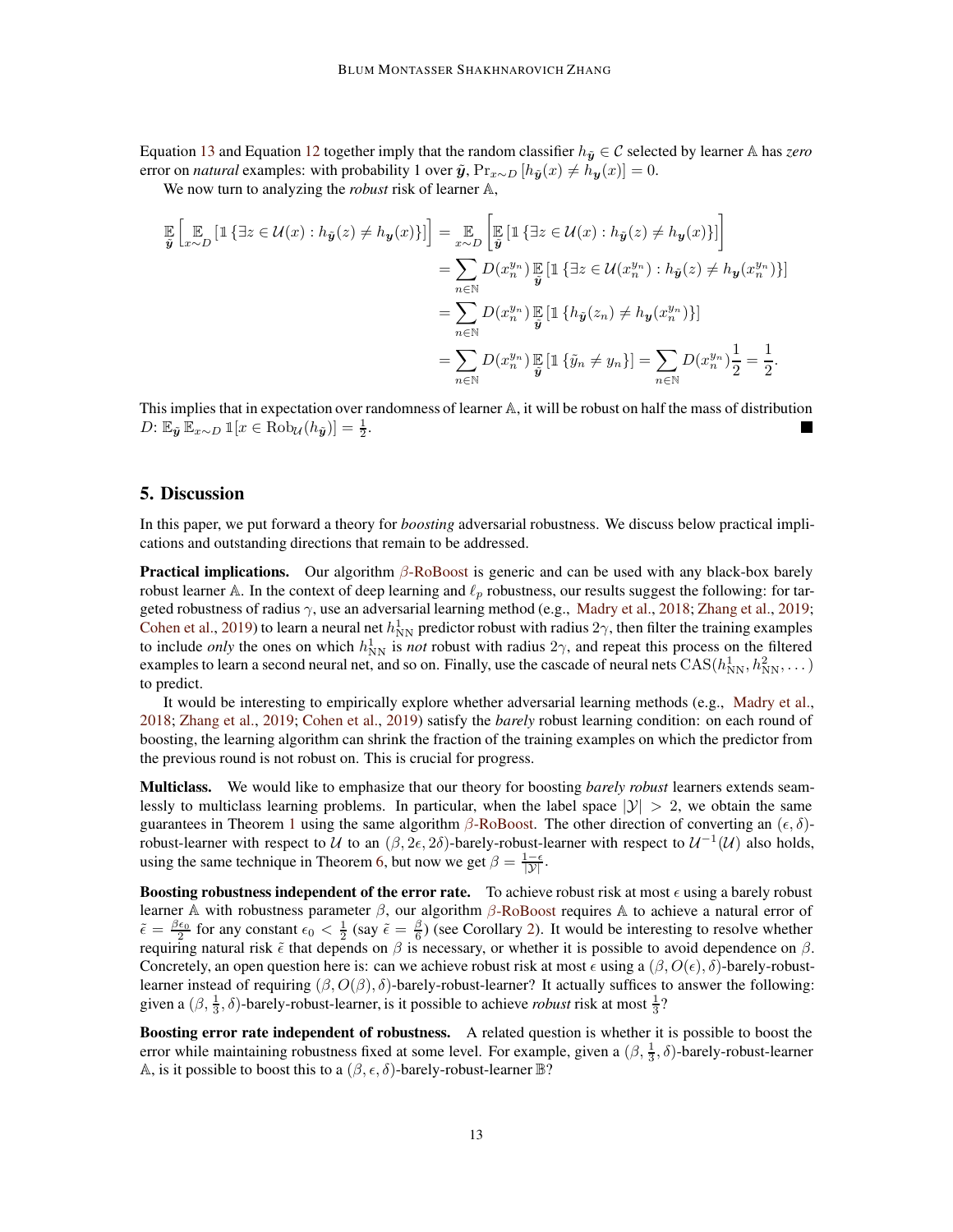Agnostic setting. We focused only on boosting robustness in the *realizable* setting, where we assume that the target unknown concept c and the unknown distribution D satisfy  $R_U(c; D_c) = 0$ . It would be interesting to explore meaningful formulations of the problem of boosting robustness beyond the realizable setting.

## Acknowledgments

OM would like to thank Steve Hanneke and Nathan Srebro for insightful discussions. This work was sup-ported in part by DARPA under cooperative agreement HR00[1](#page-13-2)12020003.<sup>1</sup> This work was supported in part by the National Science Foundation under grant CCF-1815011.

## References

- Jacob D. Abernethy, Pranjal Awasthi, and Satyen Kale. A multiclass boosting framework for achieving fast and provable adversarial robustness. *CoRR*, abs/2103.01276, 2021. URL <https://arxiv.org/abs/2103.01276>. [1.1,](#page-1-1) [1.2](#page-2-0)
- Jean-Baptiste Alayrac, Jonathan Uesato, Po-Sen Huang, Alhussein Fawzi, Robert Stanforth, and Pushmeet Kohli. Are labels required for improving adversarial robustness? In *Advances in Neural Information Processing Systems 32: Annual Conference on Neural Information Processing Systems 2019, NeurIPS 2019, 8-14 December 2019, Vancouver, BC, Canada*, pages 12192–12202, 2019. URL http://papers.nips.cc/paper/9388-are-labels-required-for-improving-adversarial-robust [3.1](#page-7-1)
- Hassan Ashtiani, Vinayak Pathak, and Ruth Urner. Black-box certification and learning under adversarial perturbations. In *Proceedings of the 37th International Conference on Machine Learning, ICML 2020, 13- 18 July 2020, Virtual Event*, volume 119 of *Proceedings of Machine Learning Research*, pages 388–398. PMLR, 2020. URL <http://proceedings.mlr.press/v119/ashtiani20a.html>. [3.1](#page-7-1)
- <span id="page-13-1"></span>Daniel G Brown. How i wasted too long finding a concentration inequality for sums of geometric variables. *Found at https://cs. uwaterloo. ca/˜ browndg/negbin. pdf*, 8(4), 2011. [9,](#page-6-2) [4](#page-9-1)
- Yair Carmon, Aditi Raghunathan, Ludwig Schmidt, John C. Duchi, and Percy Liang. Unlabeled data improves adversarial robustness. In *Advances in Neural Information Processing Systems 32: Annual Conference on Neural Information Processing Systems 2019, NeurIPS 2019, 8-14 December 2019, Vancouver, BC, Canada*, pages 11190–11201, 2019. URL <http://papers.nips.cc/paper/9298-unlabeled-data-improves-adversarial-robustness>. [3.1](#page-7-1)
- Jeremy M. Cohen, Elan Rosenfeld, and J. Zico Kolter. Certified adversarial robustness via randomized smoothing. In Kamalika Chaudhuri and Ruslan Salakhutdinov, editors, *Proceedings of the 36th International Conference on Machine Learning, ICML 2019, 9-15 June 2019, Long Beach, California, USA*, volume 97 of *Proceedings of Machine Learning Research*, pages 1310–1320. PMLR, 2019. URL <http://proceedings.mlr.press/v97/cohen19c.html>. [5](#page-12-0)
- <span id="page-13-0"></span>Francesco Croce, Maksym Andriushchenko, Vikash Sehwag, Edoardo Debenedetti, Nicolas Flammarion, Mung Chiang, Prateek Mittal, and Matthias Hein. Robustbench: a standardized adversarial robustness benchmark. *arXiv preprint arXiv:2010.09670*, 2020. [1](#page-0-0)

Yoav Freund. Boosting a weak learning algorithm by majority. In Mark A. Fulk and John Case, editors, *Proceedings of the Third Annual Workshop on Computational Learning Theory, COLT 1990, University*

<span id="page-13-2"></span><sup>1.</sup> The views expressed in this work do not necessarily reflect the position or the policy of the Government and no official endorsement should be inferred. Approved for public release; distribution is unlimited.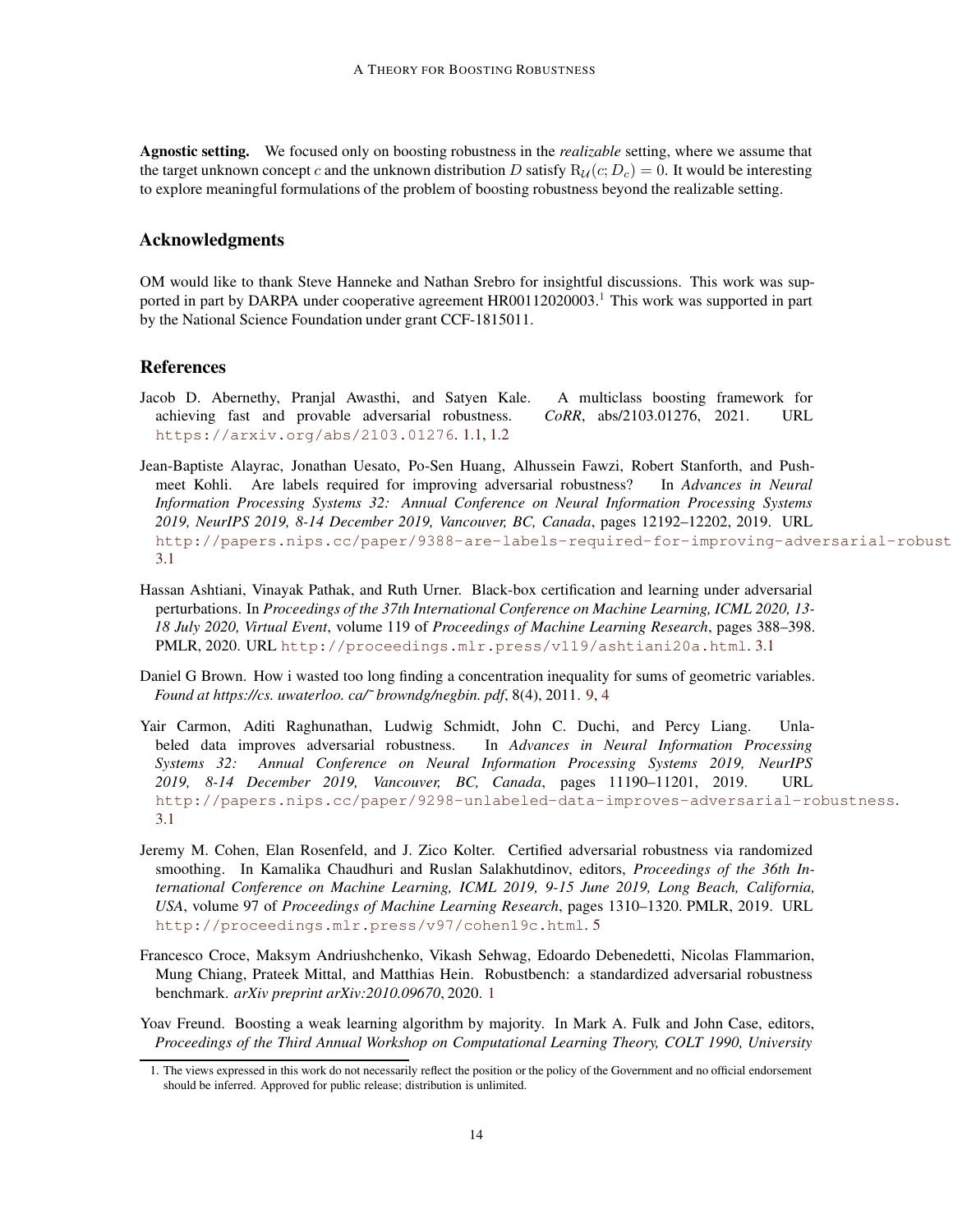*of Rochester, Rochester, NY, USA, August 6-8, 1990*, pages 202–216. Morgan Kaufmann, 1990. URL <http://dl.acm.org/citation.cfm?id=92640>. [1.2](#page-2-0)

- Yoav Freund and Robert E. Schapire. A decision-theoretic generalization of on-line learning and an application to boosting. *J. Comput. Syst. Sci.*, 55(1):119–139, 1997. doi: 10.1006/jcss.1997.1504. URL <https://doi.org/10.1006/jcss.1997.1504>. [1.2](#page-2-0)
- Ian J. Goodfellow, Jonathon Shlens, and Christian Szegedy. Explaining and harnessing adversarial examples. In Yoshua Bengio and Yann LeCun, editors, *3rd International Conference on Learning Representations, ICLR 2015, San Diego, CA, USA, May 7-9, 2015, Conference Track Proceedings*, 2015. URL <http://arxiv.org/abs/1412.6572>. [1](#page-0-1)
- Adam Kalai and Varun Kanade. Potential-based agnostic boosting. In Yoshua Bengio, Dale Schuurmans, John D. Lafferty, Christopher K. I. Williams, and Aron Culotta, editors, *Advances in Neural Information Processing Systems 22: 23rd Annual Conference on Neural Information Processing Systems 2009. Proceedings of a meeting held 7-10 December 2009, Vancouver, British Columbia, Canada*, pages 880–888. Curran Associates, Inc., 2009. URL <http://papers.nips.cc/paper/3676-potential-based-agnostic-boosting>. [1.2](#page-2-0)
- <span id="page-14-2"></span>M. Kearns. Thoughts on hypothesis boosting. Unpublished, December 1988. [1.2](#page-2-0)
- Aleksander Madry, Aleksandar Makelov, Ludwig Schmidt, Dimitris Tsipras, and Adrian Vladu. Towards deep learning models resistant to adversarial attacks. In *6th International Conference on Learning Representations, ICLR 2018, Vancouver, BC, Canada, April 30 - May 3, 2018, Conference Track Proceedings*. OpenReview.net, 2018. URL <https://openreview.net/forum?id=rJzIBfZAb>. [5](#page-12-0)
- <span id="page-14-0"></span>Omar Montasser, Steve Hanneke, and Nathan Srebro. VC classes are adversarially robustly learnable, but only improperly. In Alina Beygelzimer and Daniel Hsu, editors, *Proceedings of the Thirty-Second Conference on Learning Theory*, volume 99 of *Proceedings of Machine Learning Research*, pages 2512–2530, Phoenix, USA, 25–28 Jun 2019. PMLR. [1.1,](#page-1-1) [1.2,](#page-2-0) [9,](#page-4-0) [4,](#page-7-0) [4,](#page-11-0) [4,](#page-11-1) [9,](#page-11-2) [10](#page-15-2)
- Omar Montasser, Steve Hanneke, and Nati Srebro. Reducing adversarially robust learning to non-robust PAC learning. In Hugo Larochelle, Marc'Aurelio Ranzato, Raia Hadsell, Maria-Florina Balcan, and Hsuan-Tien Lin, editors, *Advances in Neural Information Processing Systems 33: Annual Conference on Neural Information Processing Systems 2020, NeurIPS 2020, December 6-12, 2020, virtual*, 2020. URL https://proceedings.neurips.cc/paper/2020/hash/a822554e5403b1d370db84cfbc530503-Abstra [1.2](#page-2-0)
- <span id="page-14-1"></span>R. E. Schapire and Y. Freund. *Boosting*. Adaptive Computation and Machine Learning. MIT Press, Cambridge, MA, 2012. [1.1,](#page-1-1) [1.2,](#page-2-0) [9,](#page-4-0) [5](#page-15-2)
- Robert E. Schapire. The strength of weak learnability. *Mach. Learn.*, 5:197–227, 1990. doi: 10.1007/ BF00116037. URL <https://doi.org/10.1007/BF00116037>. [1.2](#page-2-0)
- Hongyang Zhang, Yaodong Yu, Jiantao Jiao, Eric P. Xing, Laurent El Ghaoui, and Michael I. Jordan. Theoretically principled trade-off between robustness and accuracy. In *Proceedings of the 36th International Conference on Machine Learning, ICML 2019, 9-15 June 2019, Long Beach, California, USA*, volume 97 of *Proceedings of Machine Learning Research*, pages 7472–7482. PMLR, 2019. URL <http://proceedings.mlr.press/v97/zhang19p.html>. [5](#page-12-0)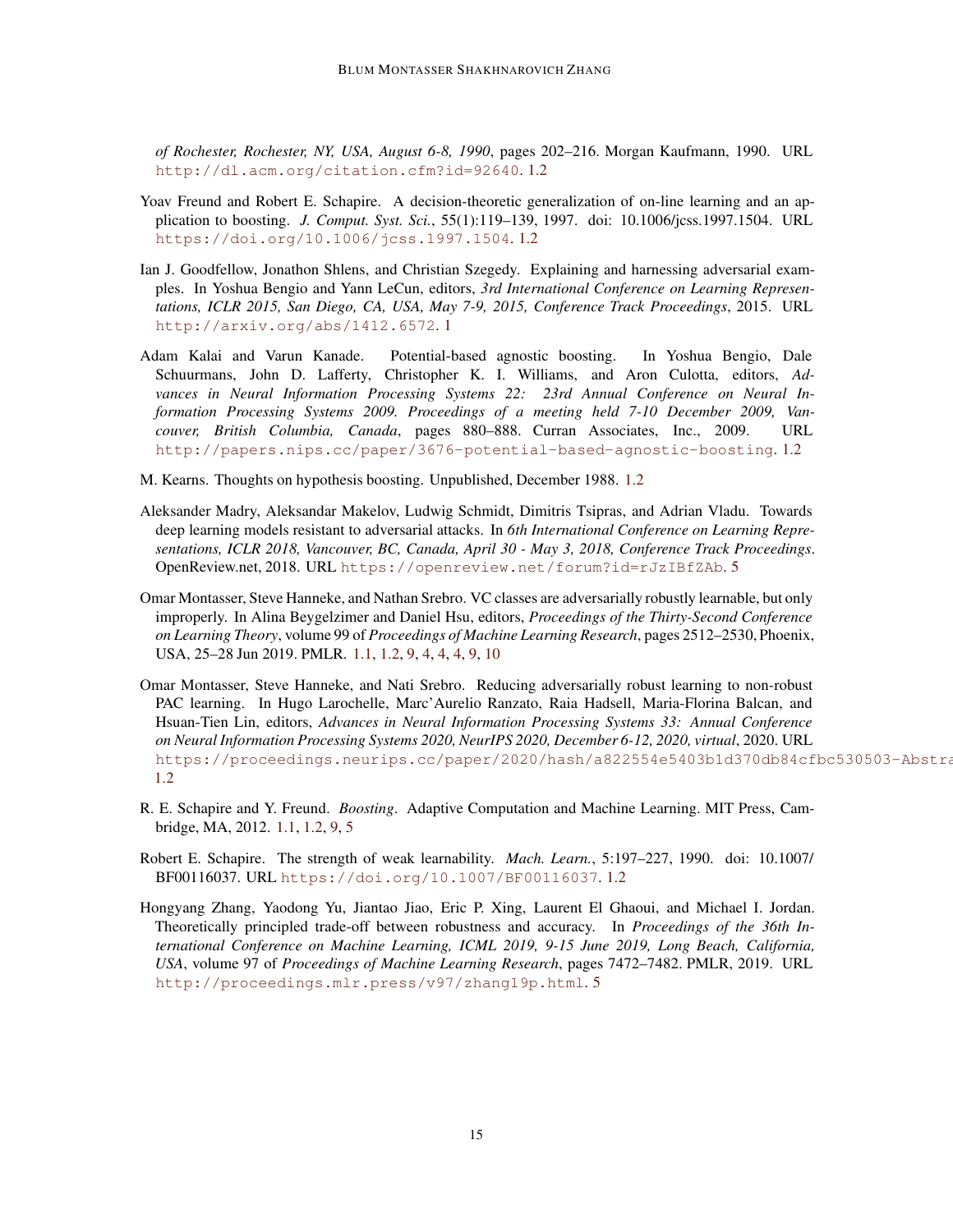## <span id="page-15-1"></span>Appendix A. Auxiliary Lemmas and Proofs for Corollary [2](#page-4-1)

<span id="page-15-0"></span>**Algorithm 3:**  $\alpha$ [-Boost](#page-15-0) — Boosting *weakly* robust learners

**Input:** Training dataset  $S = \{(x_1, y_1), \ldots, (x_m, y_m)\}\$ , black-box *weak* robust learner  $\mathbb{B}$ .

- 1 Set  $m_0 = m_{\mathbb{B}}(1/3, 1/3)$ .
- 2 Initialize  $D_1$  to be uniform over S, and set  $T = O(\log m)$ .
- 3 for  $1 \le t \le T$  do
- 4 Sample  $S_t \sim D_t^{m_0}$ , call learner  $\mathbb B$  on  $S_t$ , and denote by  $h_t$  its output predictor. Repeat this step until  $R_U(h_t; D_t) \leq 1/3$ .
- 5 Compute a new distribution  $D_{t+1}$  by applying the following update for each  $(x, y) \in S$ :

$$
D_{t+1}(\{(x,y)\}) = \frac{D_t(\{(x,y)\})}{Z_t} \times \begin{cases} e^{-2\alpha}, & \text{if } \mathbb{1}[\forall z \in \mathcal{U}(x) : h_{t-1}(z) = y] = 1; \\ 1, & \text{otherwise,} \end{cases}
$$

where  $Z_t$  is a normalization factor and  $\alpha = 1/8$ .

**Output:** A majority-vote classifier  $MAJ(h_1, \ldots, h_T)$ .

<span id="page-15-2"></span>Lemma 10 (Sample Compression Robust Generalization Guarantee – [Montasser et al.](#page-14-0) [\(2019](#page-14-0))). *For any*  $k \in \mathbb{N}$  and fixed function  $\phi : (\mathcal{X} \times \mathcal{Y})^k \to \mathcal{Y}^{\mathcal{X}}$ , for any distribution P over  $\mathcal{X} \times \mathcal{Y}$  and any  $m \in \mathbb{N}$ ,  $for S = \{(x_1, y_1), \ldots, (x_m, y_m)\}\$ *i.i.d.* P-distributed random variables, with probability at least  $1 - \delta$ *, if*  $\exists i_1, \ldots, i_k \in \{1, \ldots, m\}$  s.t.  $\hat{R}_{\mathcal{U}}(\phi((x_{i_1}, y_{i_1}), \ldots, (x_{i_k}, y_{i_k})); S) = 0$ , then

$$
R_{\mathcal{U}}(\phi((x_{i_1}, y_{i_1}), \ldots, (x_{i_k}, y_{i_k})); P) \leq \frac{1}{m-k}(k \ln(m) + \ln(1/\delta)).
$$

**Proof of Lemma [4](#page-7-0)** Let  $\mathbb B$  be a *weak* robust learner with fixed parameters  $(\epsilon_0, \delta_0) = (1/3, 1/3)$  for some *unknown* target concept c with respect to U. Let D be some unknown distribution over X such that  $Pr_{x \sim D}$  [∃z ∈  $U(x)$  :  $c(z) \neq c(x)$ ] = 0. By Definition [2,](#page-3-1) with fixed sample complexity  $m_0 = m_B(1/3, 1/3)$ , for any distribution D over X such that  $Pr_{x\sim D}$  [∃z ∈  $\mathcal{U}(x): c(z) \neq c(x)$ ] = 0, with probability at least 1/3 over  $S \sim \tilde{D}_c^{m_0}, \text{R}_{\mathcal{U}}(\mathbb{B}(S); \tilde{D}_c) \leq 1/3.$ 

We will now boost the confidence and robust error guarantee of the *weak* robust learner  $\mathbb B$  by running boosting with respect to the *robust* loss (rather than the standard 0-1 loss). Specifically, fix  $(\epsilon, \delta) \in (0, 1)$  and a sample size  $m(\epsilon, \delta)$  that will be determined later. Let  $S = \{(x_1, y_1), \ldots, (x_m, y_m)\}\$  be an i.i.d. sample from  $D_c$ . Run the  $\alpha$ -Boost algorithm on dataset S using  $\mathbb B$  as the weak robust learner for a number of rounds T that will be determined below. On each round t,  $\alpha$ -Boost computes an empirical distribution  $D_t$  over S by applying the following update for each  $(x, y) \in S$ :

$$
D_t(\{(x,y)\}) = \frac{D_{t-1}(\{(x,y)\})}{Z_{t-1}} \times \begin{cases} e^{-2\alpha}, & \text{if } \mathbb{1}[\forall z \in \mathcal{U}(x) : h_{t-1}(z) = y] = 1; \\ 1, & \text{otherwise,} \end{cases}
$$

where  $Z_{t-1}$  is a normalization factor,  $\alpha$  is a parameter that will be determined below, and  $h_{t-1}$  is the *weak* robust predictor outputted by B on round  $t-1$  that satisfies  $R_U(h_{t-1}; D_{t-1}) \leq 1/3$ . Once  $D_t$  is computed, we sample  $m_0$  examples from  $D_t$  and run *weak* robust learner  $\mathbb B$  on these examples to produce a hypothesis  $h_t$  with robust error guarantee  $R_U(h_t; D_t) \leq 1/3$ . This step has failure probability at most  $\delta_0 = 1/3$ . We will repeat it for at most  $\lceil \log(2T/\delta) \rceil$  times, until B succeeds in finding  $h_t$  with robust error guarantee  $\text{R}_{\mathcal{U}}(h_t; D_t) \leq 1/3$ . By a union bound argument, we are guaranteed that with probability at least  $1 - \delta/2$ , for each  $1 \le t \le T$ ,  $R_u(h_t; D_t) \le 1/3$ . Following the argument from [Schapire and Freund](#page-14-1) [\(2012](#page-14-1), Section  $6.4.2$ ), after T rounds we are guaranteed

$$
\min_{(x,y)\in S} \frac{1}{T} \sum_{t=1}^T \mathbb{1}[\forall z \in \mathcal{U}(x) : h_t(z) = y] \ge \frac{2}{3} - \frac{2}{3}\alpha - \frac{\ln(|S|)}{2\alpha T},
$$